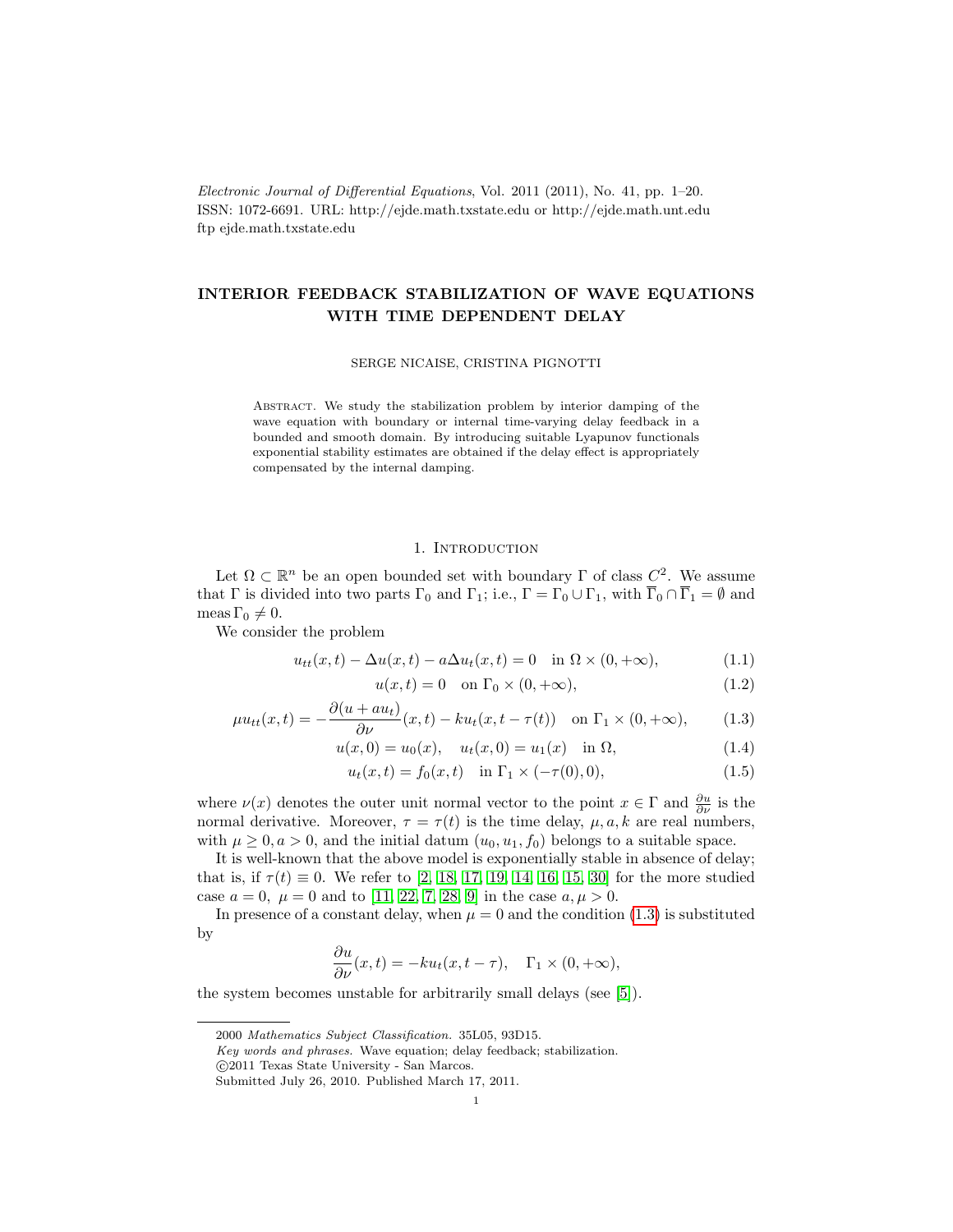Then, the 1-d version of the above model with  $\mu = 0$  in the boundary condition  $(1.3)$  has been considered by Morgül  $[22]$  who proposed a class of dynamic boundary controllers to solve the stability robustness problem.

In the case  $\mu > 0$ , [\(1.3\)](#page-0-0) is a so-called dynamic boundary condition. Dynamic boundary conditions arise in many physical applications, in particular they occur in elastic models. For instance, these conditions appear in modelling dynamic vibrations of linear viscoelastic rods and beams which have attached tip masses at their free ends. See [\[1,](#page-18-12) [3,](#page-18-13) [21,](#page-18-14) [9\]](#page-18-10) and the references therein for more details. The above model without delay (e.g.  $\tau = 0$ ) has been proposed in one dimension by Pellicer and Sòla-Morales [\[28\]](#page-19-1) as an alternative model for the classical springmass damper system, the case  $k = 0$  being treated in [\[11\]](#page-18-7). In both cases, no rates of convergence are proved. In dimension higher than 1, we refer to Gerbi and Said-Houari [\[9\]](#page-18-10) where a nonlinear boundary feedback is even considered and the exponential growth of the energy is proved if the initial data are large enough. A different problem with a dynamic boundary condition (without delay), motivated by the study of flows of gas in a channel with porous walls, is analyzed in [\[7\]](#page-18-9) where exponential decay is proved.

On the function  $\tau$  we assume that there exist positive constants  $\tau_0$ ,  $\overline{\tau}$  such that

<span id="page-1-5"></span>
$$
0 < \tau_0 \le \tau(t) \le \overline{\tau}, \quad \forall t > 0. \tag{1.6}
$$

Moreover, we assume

$$
\tau \in W^{2,\infty}([0,T]), \quad \forall T > 0,
$$
\n
$$
(1.7)
$$

<span id="page-1-4"></span><span id="page-1-3"></span>
$$
\tau'(t) \le d < 1 \quad \forall t > 0. \tag{1.8}
$$

Under the above assumptions on the time-delay function  $\tau(t)$  we will prove that an exponential stability result holds under a suitable assumption between the coefficients a and  $k$  (namely condition  $(2.56)$  below).

We consider also the problem with interior delay

$$
u_{tt}(x,t) - \Delta u(x,t) + a_0 u_t(x,t) + a_1 u_t(x,t - \tau(t)) = 0 \quad \text{in } \Omega \times (0, +\infty) \tag{1.9}
$$

<span id="page-1-1"></span>
$$
u(x,t) = 0 \quad \text{on } \Gamma \times (0, +\infty) \tag{1.10}
$$

$$
u(x,0) = u_0(x), \quad u_t(x,0) = u_1(x) \quad \text{in } \Omega \tag{1.11}
$$

$$
u_t(x,t) = g_0(x,t) \quad \text{in } \Omega \times (-\tau(0),0), \tag{1.12}
$$

where  $\tau(t) > 0$  is the time-varying delay,  $a_0$  and  $a_1$  are real numbers with  $a_0 > 0$ , and the initial datum  $(u_0, u_1, g_0)$  belongs to a suitable space.

The above model, with  $a_0 > 0$ ,  $a_1 > 0$  and a constant delay  $\tau(t) \equiv \tau$  has been studied by the authors [\[23\]](#page-18-15) in the case of mixed homogeneous Dirichlet-Neumann boundary conditions. Assuming that

<span id="page-1-2"></span><span id="page-1-0"></span>
$$
0 \le a_1 < a_0 \tag{1.13}
$$

a stabilization result is given, by using a suitable observability estimate. This is done by applying inequalities obtained from Carleman estimates for the wave equation by Lasiecka, Triggiani and Yao in [\[20\]](#page-18-16) and by using compactness-uniqueness arguments. Instability phenomena when [\(1.13\)](#page-1-0) is not satisfied are also illustrated. We refer to [\[6,](#page-18-17) [4\]](#page-18-18) for instability examples of related problems in one dimension.

The analogous problem with boundary feedback has been introduced and studied by Xu, Yung, Li [\[29\]](#page-19-2) in one-space dimension using a fine spectral analysis and in higher space dimension by the authors [\[23\]](#page-18-15).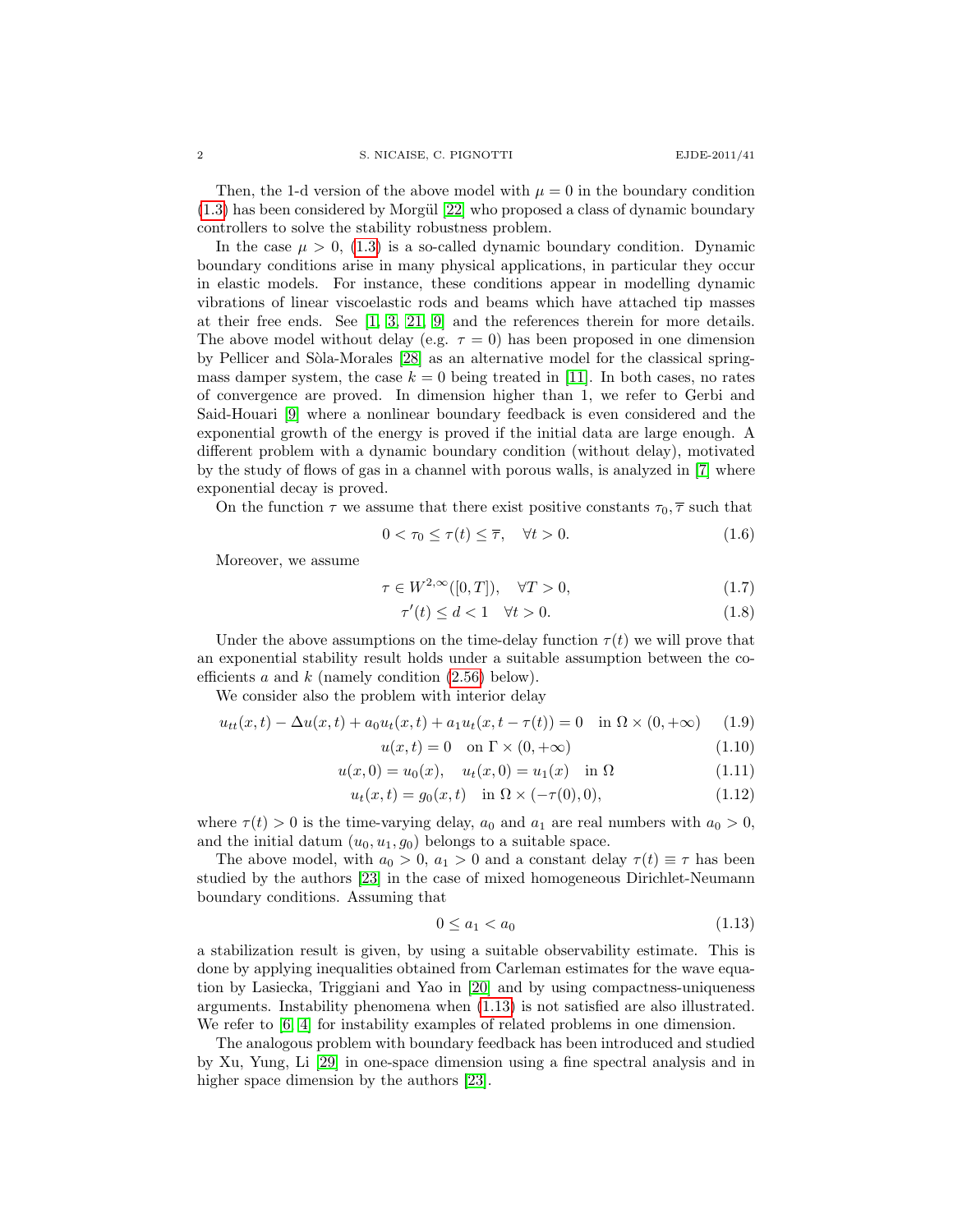The case of time-varying delay has been already studied in [\[26\]](#page-19-3) in one space dimension and in general dimension, with a possibly degenerate delay, in [\[25\]](#page-19-4). Both these papers deal with boundary feedback. See also [\[8\]](#page-18-19) for abstract problems also under the assumption of non-degeneracy of  $\tau(t)$ .

Here, we will give an exponential stability result for problem [\(1.9\)](#page-1-1)-[\(1.12\)](#page-1-2) under the condition √

<span id="page-2-3"></span>
$$
|a_1| < \sqrt{1 - d} \, a_0 \,, \tag{1.14}
$$

where  $d$  is the constant in  $(1.8)$ .

The outline of the paper is the following. In section [2](#page-2-0) we study well-posedness and exponential stability of the problem  $(1.1)$ – $(1.5)$  with structural damping and boundary delay in both cases  $\mu > 0$  and  $\mu = 0$ . In section [3](#page-14-0) we analyze the problem with internal delay feedback  $(1.9)$ – $(1.12)$ .

#### 2. Boundary delay feedback

<span id="page-2-0"></span>In this section we concentrate on the problem with boundary delay  $(1.1)$ – $(1.5)$ . Let  $C_P$  be a Poincaré's type constant defined as the smallest positive constant such that

$$
\int_{\Gamma_1} |v|^2 d\Gamma \le C_P \int_{\Omega} |\nabla v|^2 dx, \ \forall v \in H^1_{\Gamma_0}(\Omega),\tag{2.1}
$$

where, as usual,

$$
H^1_{\Gamma_0}(\Omega) = \{ u \in H^1(\Omega) : u = 0 \text{ on } \Gamma_0 \}.
$$

First of all we will give a well-posedness result under the assumption

<span id="page-2-1"></span>
$$
|k| \le \frac{a}{C_P} \sqrt{1 - d},\tag{2.2}
$$

where  $d$  is the positive constant of assumption  $(1.8)$ . We have to distinguish the two cases  $\mu > 0$  and  $\mu = 0$ .

2.1. Well-posedness in the case of dynamic boundary condition. First we study the well-posedness of  $(1.1)$ – $(1.5)$  for  $\mu > 0$ . We introduce the auxiliary unknown

<span id="page-2-2"></span>
$$
z(x, \rho, t) = u_t(x, t - \tau(t)\rho), \quad x \in \Gamma_1, \ \rho \in (0, 1), \ t > 0.
$$
 (2.3)

Then, problem  $(1.1)$ – $(1.5)$  is equivalent to

$$
u_{tt}(x,t) - \Delta u(x,t) - a\Delta u_t(x,t) = 0 \quad \text{in } \Omega \times (0, +\infty), \tag{2.4}
$$

$$
\tau(t)z_t(x,\rho,t) + (1 - \tau'(t)\rho)z_{\rho}(x,\rho,t) = 0 \quad \text{in } \Gamma_1 \times (0,1) \times (0,+\infty), \tag{2.5}
$$

$$
u(x,t) = 0 \quad \text{on } \Gamma_0 \times (0, +\infty), \tag{2.6}
$$

$$
\mu u_{tt}(x,t) = -\frac{\partial(u + au_t)}{\partial \nu}(x,t) - kz(x,1,t) \quad \text{on } \Gamma_1 \times (0, +\infty), \tag{2.7}
$$

$$
z(x,0,t) = u_t(x,t) \quad \text{on } \Gamma_1 \times (0,\infty), \tag{2.8}
$$

$$
u(x,0) = u_0(x)
$$
 and  $u_t(x,0) = u_1(x)$  in  $\Omega$ , (2.9)

$$
z(x, \rho, 0) = f_0(x, -\rho \tau(0)) \text{ in } \Gamma_1 \times (0, 1).
$$
 (2.10)

Let us denote

$$
U := (u, u_t, \gamma_1 u_t, z)^T,
$$

where  $\gamma_1$  is the trace operator on  $\Gamma_1$ . Then the previous problem is formally equivalent to

$$
U' := (u_t, u_{tt}, \gamma_1 u_{tt}, z_t)^T
$$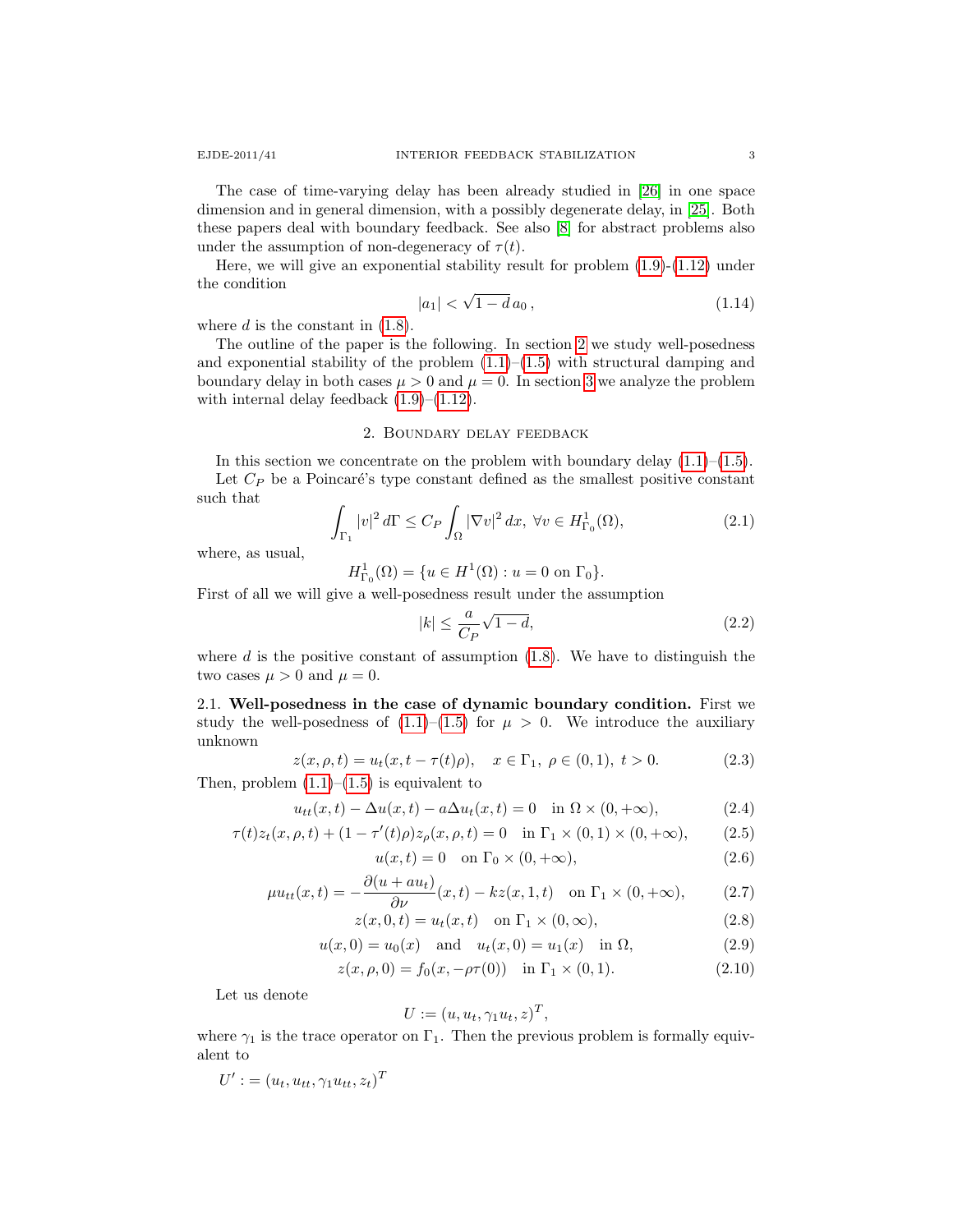$$
EJDE-2011/4
$$

$$
= \Big(u_t, \Delta u + a\Delta u_t, -\mu^{-1}\Big(\frac{\partial(u + au_t)}{\partial \nu}(x, t) + kz(\cdot, 1, \cdot)\Big), \frac{\tau'(t)\rho - 1}{\tau(t)}z_\rho\Big)^T.
$$

Therefore, problem  $(1.1)$ – $(1.5)$  can be rewritten as

<span id="page-3-0"></span>
$$
U' = \mathcal{A}(t)U,
$$
  
 
$$
U(0) = (u_0, u_1, \gamma_1 u_1, f_0(\cdot, -\cdot \tau))^T,
$$
 (2.11)

where the time varying operator  $A(t)$  is defined by

$$
\mathcal{A}(t) \begin{pmatrix} u \\ v \\ v_1 \\ z \end{pmatrix} := \begin{pmatrix} v \\ -\mu^{-1} \left( \frac{\Delta(u + av)}{\frac{\partial(u + av)}{\partial \nu} + kz(\cdot, 1) \right) \\ \frac{\tau'(t)\rho - 1}{\tau(t)} z_{\rho} \end{pmatrix},
$$

with domain

<span id="page-3-2"></span>
$$
\mathcal{D}(\mathcal{A}(t)) := \left\{ (u, v, v_1, z)^T \in H^1_{\Gamma_0}(\Omega)^2 \times L^2(\Gamma_1) \times L^2(\Gamma_1; H^1(0, 1)) : u + av \in E(\Delta, L^2(\Omega)), \frac{\partial(u + av)}{\partial \nu} \in L^2(\Gamma_1), \right\}
$$
\n
$$
v = v_1 = z(\cdot, 0) \text{ on } \Gamma_1 \right\},
$$
\n(2.12)

where

$$
E(\Delta, L^2(\Omega)) = \{ u \in H^1(\Omega) : \Delta u \in L^2(\Omega) \}.
$$

Recall that for a function  $u \in E(\Delta, L^2(\Omega))$ ,  $\frac{\partial u}{\partial \nu}$  belongs to  $H^{-1/2}(\Gamma_1)$  and the next Green formula is valid (see section 1.5 of [\[10\]](#page-18-20))

<span id="page-3-3"></span>
$$
\int_{\Omega} \nabla u \nabla w dx = -\int_{\Omega} \Delta u w dx + \langle \frac{\partial u}{\partial \nu}; w \rangle_{\Gamma_1} \forall w \in H^1_{\Gamma_0}(\Omega),\tag{2.13}
$$

where  $\langle \cdot; \cdot \rangle_{\Gamma_1}$  means the duality pairing between  $H^{-1/2}(\Gamma_1)$  and  $H^{1/2}(\Gamma_1)$ .

Observe that the domain of  $A(t)$  is independent of the time t; i.e.,

<span id="page-3-4"></span>
$$
\mathcal{D}(\mathcal{A}(t)) = \mathcal{D}(\mathcal{A}(0)), \quad t > 0.
$$
\n(2.14)

 $\mathcal{A}(t)$  is an unbounded operator in  $\mathcal{H}$ , the Hilbert space defined by

$$
\mathcal{H} := H^1_{\Gamma_0}(\Omega) \times L^2(\Omega) \times L^2(\Gamma_1) \times L^2(\Gamma_1 \times (0,1)),\tag{2.15}
$$

equipped with the standard inner product

$$
\left\langle \begin{pmatrix} u \\ v \\ v_1 \\ z \end{pmatrix}, \begin{pmatrix} \tilde{u} \\ \tilde{v} \\ \tilde{z} \end{pmatrix} \right\rangle_{\mathcal{H}} := \int_{\Omega} \{ \nabla u(x) \nabla \tilde{u}(x) + v(x) \tilde{v}(x) \} dx + \int_{\Gamma_1} v_1(x) \tilde{v}_1(x) d\Gamma + \int_{\Gamma_1} \int_0^1 z(x, \rho) \tilde{z}(x, \rho) d\rho d\Gamma.
$$
 (2.16)

We can obtain a well-posedness result using semigroup arguments by Kato [\[12,](#page-18-21) [13,](#page-18-22) [27\]](#page-19-5). The following result is proved in [\[12,](#page-18-21) Theorem 1.9].

<span id="page-3-1"></span>Theorem 2.1. Assume that

- (i)  $\mathcal{D}(\mathcal{A}(0))$  is a dense subset of  $\mathcal{H}$ ,
- (ii)  $\mathcal{D}(\mathcal{A}(t)) = \mathcal{D}(\mathcal{A}(0))$  for all  $t > 0$ ,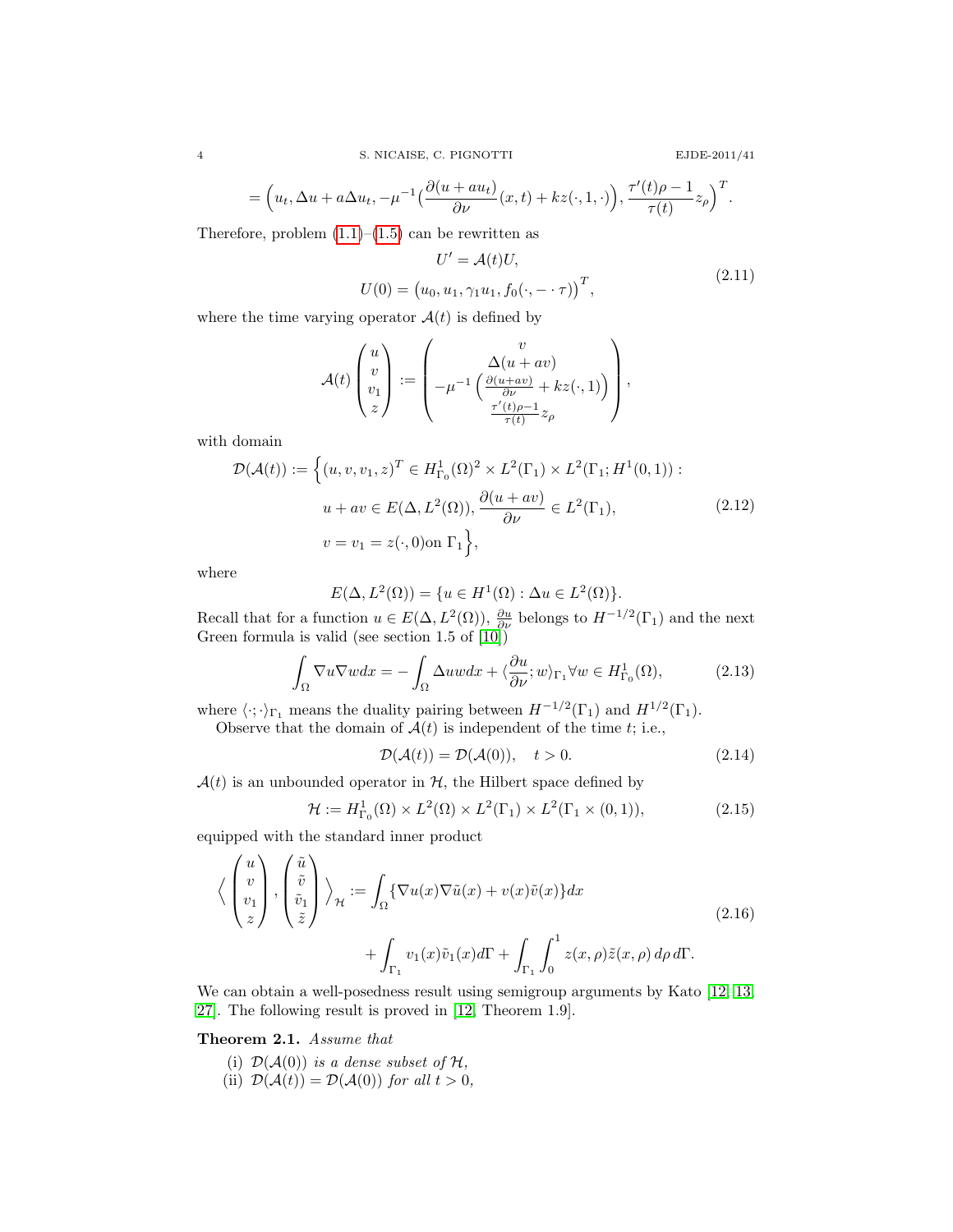- (iii) for all  $t \in [0, T]$ ,  $\mathcal{A}(t)$  generates a strongly continuous semigroup on H and the family  $\mathcal{A} = \{ \mathcal{A}(t) : t \in [0, T] \}$  is stable with stability constants C and m independent of t (i.e. the semigroup  $(S_t(s))_{s>0}$  generated by  $A(t)$  satisfies  $||S_t(s)u||_{\mathcal{H}} \leq Ce^{ms}||u||_{\mathcal{H}}$ , for all  $u \in \mathcal{H}$  and  $s \geq 0$ ),
- (iv)  $\partial_t A$  belongs to  $L_*^{\infty}([0,T], B(\mathcal{D}(\mathcal{A}(0)),\mathcal{H}))$ , the space of equivalent classes of essentially bounded, strongly measurable functions from  $[0, T]$  into the set  $B(D(\mathcal{A}(0)), \mathcal{H})$  of bounded operators from  $D(\mathcal{A}(0))$  into H.

Then, problem [\(2.11\)](#page-3-0) has a unique solution  $U \in C([0,T], \mathcal{D}(\mathcal{A}(0))) \cap C^1([0,T], \mathcal{H})$ for any initial datum in  $\mathcal{D}(\mathcal{A}(0))$ .

Therefore, we will check the above assumptions for problem [\(2.11\)](#page-3-0).

<span id="page-4-0"></span>**Lemma 2.2.**  $D(A(0))$  is dense in  $H$ .

*Proof.* Let  $(f, g, g_1, h)^T \in \mathcal{H}$  be orthogonal to all elements of  $D(\mathcal{A}(0))$ ; that is,

$$
0 = \left\langle \begin{pmatrix} u \\ v \\ v_1 \\ z \end{pmatrix}, \begin{pmatrix} f \\ g \\ g_1 \\ h \end{pmatrix} \right\rangle_{\mathcal{H}}
$$
  
= 
$$
\int_{\Omega} {\nabla u(x) \nabla f(x) + v(x)g(x)} dx + \int_{\Gamma_1} v_1 g_1 d\Gamma + \int_{\Gamma_1} \int_0^1 z(x, \rho) h(x, \rho) d\rho d\Gamma,
$$

for all  $(u, v, v_1, z)^T \in D(A(0))$ . We first take  $u = 0$  and  $v = 0$  (then  $v_1 = 0$ ) and  $z \in \mathcal{D}(\Gamma_1 \times (0,1))$ . As  $(0,0,0,z)^T \in D(\mathcal{A}(0))$ , we obtain

$$
\int_{\Gamma_1} \int_0^1 z(x,\rho)h(x,\rho)d\rho d\Gamma = 0.
$$

Since  $\mathcal{D}(\Gamma_1 \times (0,1))$  is dense in  $L^2(\Gamma_1 \times (0,1))$ , we deduce that  $h=0$ .

In the same way, by taking  $u = 0$ ,  $z = 0$  and  $v \in \mathcal{D}(\Omega)$  (then  $v_1 = 0$ ) we see that  $g = 0$ . Therefore, for  $u = 0$ ,  $z = 0$  we deduce also

$$
\int_{\Gamma_1} g_1 v_1 d\Gamma = 0, \quad \forall v_1 \in \mathcal{D}(\Gamma_1)
$$

and so  $g_1 = 0$ .

The above orthogonality condition is then reduced to

$$
0 = \int_{\Omega} \nabla u \nabla f dx, \quad \forall (u, v, v_1, z)^T \in D(\mathcal{A}(0)).
$$

By restricting ourselves to  $v = 0$  and  $z = 0$ , we obtain

$$
\int_{\Omega} \nabla u(x) \nabla f(x) dx = 0, \quad \forall (u, 0, 0, 0)^T \in D(\mathcal{A}(0)).
$$

But we easily see that  $(u, 0, 0, 0)^T \in D(A(0))$  if and only if  $u \in E(\Delta, L^2(\Omega))$  $H^1_{\Gamma_0}(\Omega)$ . This set is dense in  $H^1_{\Gamma_0}(\Omega)$  (equipped with the inner product  $\langle .,.\rangle_{H^1_{\Gamma_0}(\Omega)}$ ), thus we conclude that  $f = 0$ .

Assuming [\(2.2\)](#page-2-1) we will show that  $\mathcal{A}(t)$  generates a  $C_0$  semigroup on  $\mathcal{H}$  and using the variable norm technique of Kato from [\[13\]](#page-18-22) and Theorem [2.1,](#page-3-1) that problem [\(2.11\)](#page-3-0) has a unique solution.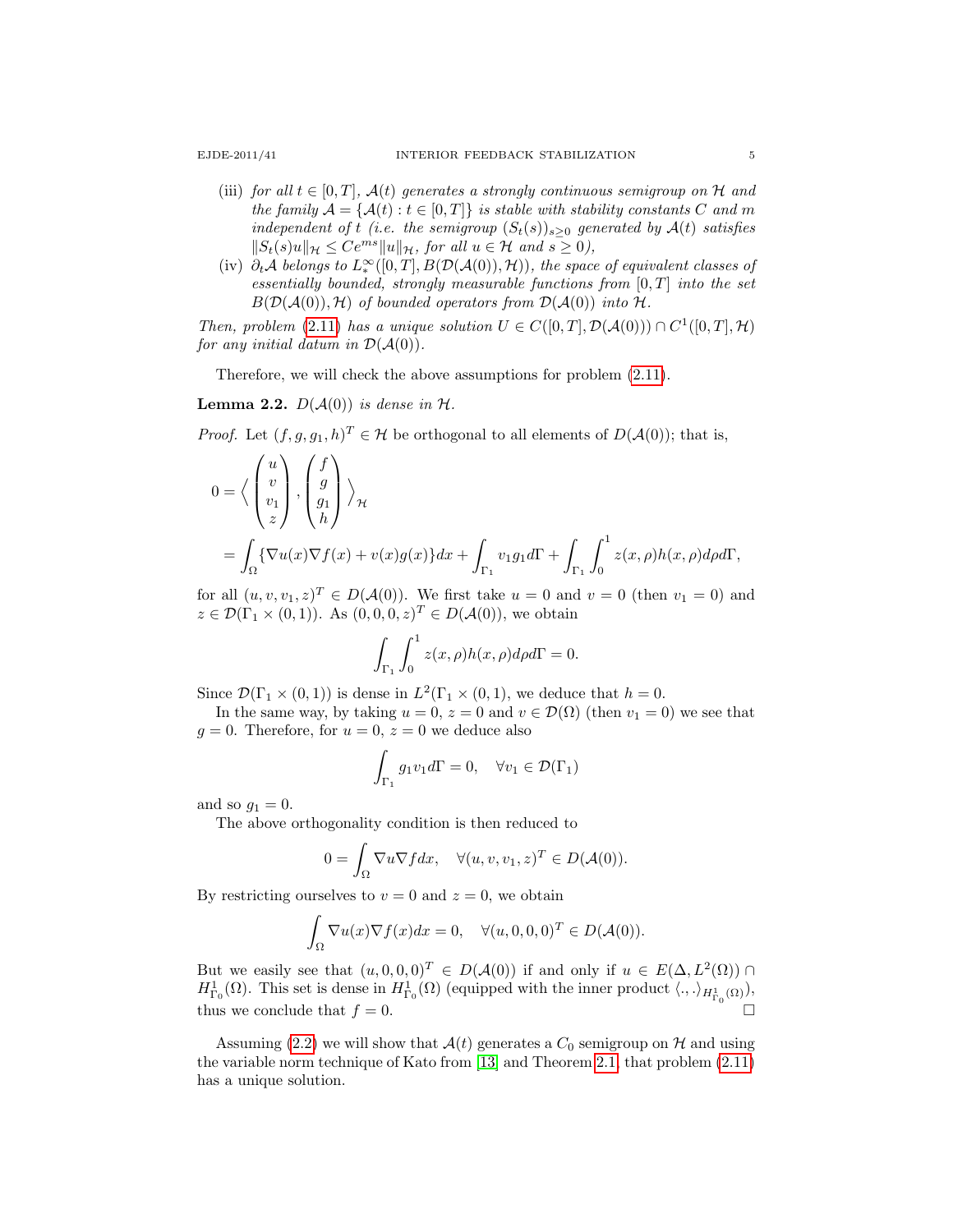Let  $\xi$  be a positive constant that satisfies

<span id="page-5-1"></span>
$$
\frac{|k|}{\sqrt{1-d}} \le \xi \le \frac{2a}{C_P} - \frac{|k|}{\sqrt{1-d}}.\tag{2.17}
$$

Note that this choice of  $\xi$  is possible from assumption [\(2.2\)](#page-2-1).

We define on the Hilbert space  $H$  the time dependent inner product

$$
\langle \begin{pmatrix} u \\ v \\ v_1 \\ z \end{pmatrix}, \begin{pmatrix} \tilde{u} \\ \tilde{v} \\ \tilde{z} \end{pmatrix} \rangle_t := \int_{\Omega} {\{\nabla u(x) \nabla \tilde{u}(x) + v(x) \tilde{v}(x) \} dx} + \mu \int_{\Gamma_1} v_1(x) \tilde{v}_1(x) d\Gamma + \xi \tau(t) \int_{\Gamma_1} \int_0^1 z(x, \rho) \tilde{z}(x, \rho) d\rho d\Gamma.
$$
\n(2.18)

Using this time dependent inner product and Theorem [2.1,](#page-3-1) we can deduce a wellposedness result.

**Theorem 2.3.** For any initial datum  $U_0 \in \mathcal{D}(\mathcal{A}(0))$  there exists a unique solution  $U \in C([0,+\infty), \mathcal{D}(\mathcal{A}(0))) \cap C^1([0,+\infty), \mathcal{H})$ 

of system 
$$
(2.11)
$$
.

 $\mathcal{L} = \mathcal{L}$ 

 $\sim$   $\sim$   $\sim$ 

Proof. We first observe that

<span id="page-5-0"></span>
$$
\frac{\|\phi\|_{t}}{\|\phi\|_{s}} \le e^{\frac{c}{2\tau_{0}}|t-s|}, \quad \forall t, s \in [0, T],
$$
\n(2.19)

where  $\phi = (u, v, v_1, z)^T$  and c is a positive constant. Indeed, for all  $s, t \in [0, T]$ , we have

$$
\|\phi\|_{t}^{2} - \|\phi\|_{s}^{2} e^{\frac{c}{\tau_{0}}|t-s|} = \left(1 - e^{\frac{c}{\tau_{0}}|t-s|}\right) \left\{ \int_{\Omega} (|\nabla u(x)|^{2} + v^{2}) dx + \mu \int_{\Gamma_{1}} v_{1}^{2} d\Gamma \right\} + \xi \left(\tau(t) - \tau(s) e^{\frac{c}{\tau_{0}}|t-s|}\right) \int_{\Gamma_{N}} \int_{0}^{1} z^{2}(x, \rho) d\rho d\Gamma.
$$

We notice that  $1-e^{\frac{c}{\tau_0}|t-s|} \leq 0$ . Moreover  $\tau(t) - \tau(s)e^{\frac{c}{\tau_0}|t-s|} \leq 0$  for some  $c > 0$ . Indeed,  $\tau(t) = \tau(s) + \tau'(a)(t - s)$ , where  $a \in (s, t)$ , and thus,

$$
\frac{\tau(t)}{\tau(s)} \le 1 + \frac{|\tau'(a)|}{\tau(s)}|t-s|.
$$

By  $(1.7)$ ,  $\tau'$  is bounded on  $[0, T]$  and therefore, recalling also  $(1.6)$ ,

$$
\frac{\tau(t)}{\tau(s)} \le 1 + \frac{c}{\tau_0}|t-s| \le e^{\frac{c}{\tau_0}|t-s|},
$$

which proves [\(2.19\)](#page-5-0).

Now we calculate  $\langle \mathcal{A}(t)U, U \rangle_t$  for a fixed t. Take  $U = (u, v, v_1, z)^T \in \mathcal{D}(\mathcal{A}(t)).$ Then,

$$
\langle \mathcal{A}(t)U, U\rangle_t = \langle \begin{pmatrix} v \\ \Delta(u + av) \\ -\mu^{-1}\left(\frac{\partial(u + av)}{\partial \nu} + kz(\cdot, 1)\right) \\ \frac{\tau'(t)\rho - 1}{\tau(t)} z_\rho \end{pmatrix}, \begin{pmatrix} u \\ v \\ v_1 \\ z \end{pmatrix} \rangle_t
$$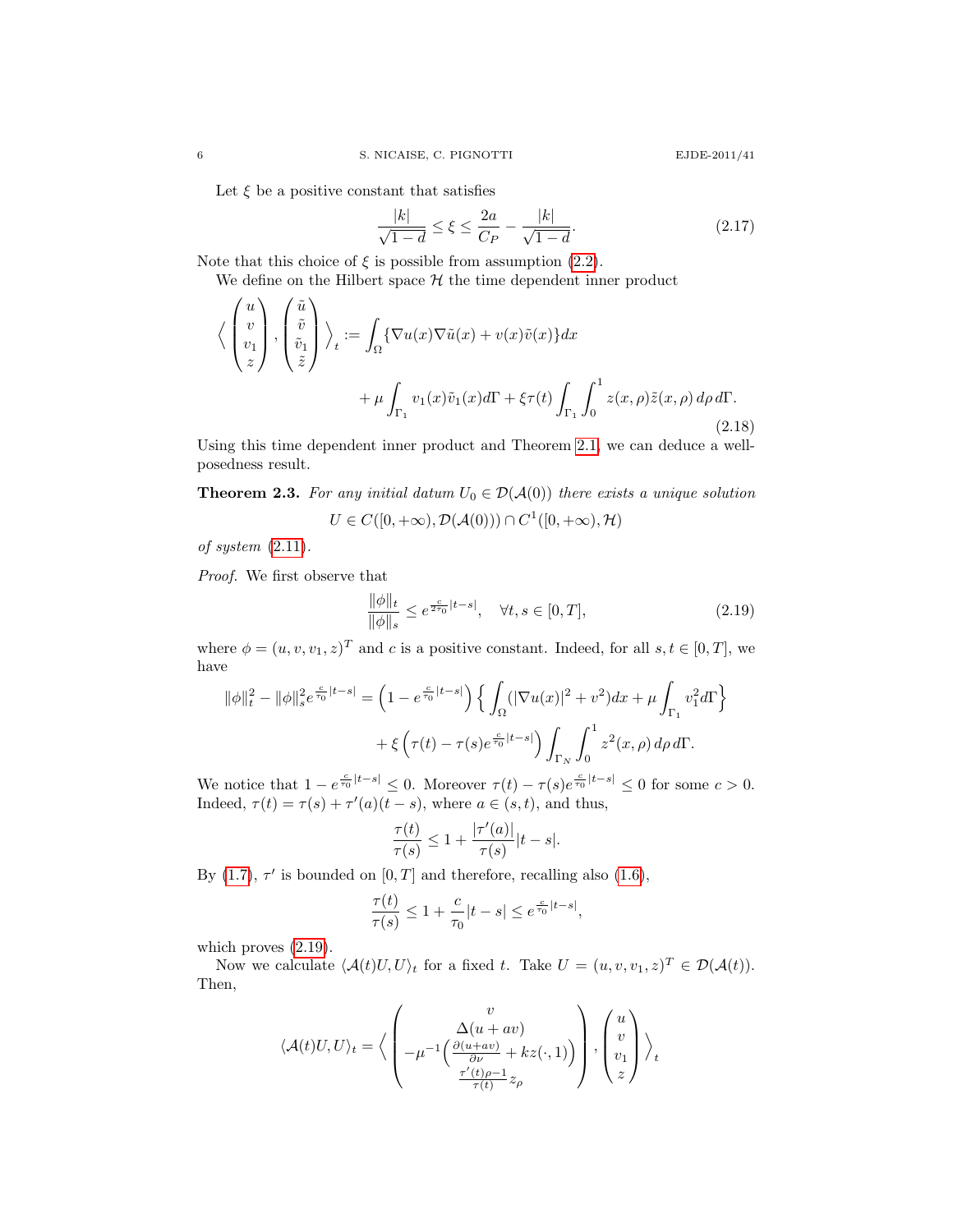$$
= \int_{\Omega} \{ \nabla v(x) \nabla u(x) + v(x) \Delta(u(x) + av(x)) \} dx
$$

$$
- \xi \int_{\Gamma_1} \int_0^1 (1 - \tau'(t)\rho) z_{\rho}(x, \rho) z(x, \rho) d\rho d\Gamma
$$

$$
- \int_{\Gamma_1} \left( \frac{\partial (u + av)}{\partial \nu}(x) + kz(x, 1) \right) v(x) d\Gamma.
$$

<span id="page-6-0"></span>So, by Green's formula,

$$
\langle \mathcal{A}(t)U, U \rangle_t = -k \int_{\Gamma_1} z(x, 1)v(x) d\Gamma - a \int_{\Omega} |\nabla v(x)|^2 dx
$$
  

$$
- \xi \int_{\Gamma_1} \int_0^1 (1 - \tau'(t)\rho) z_\rho(x, \rho) z(x, \rho) d\rho d\Gamma.
$$
 (2.20)

Integrating by parts in  $\rho$ , we obtain

<span id="page-6-1"></span>
$$
\int_{\Gamma_1} \int_0^1 z_\rho(x,\rho) z(x,\rho) (1 - \tau'(t)\rho) d\rho d\Gamma
$$
\n
$$
= \int_{\Gamma_1} \int_0^1 \frac{1}{2} \frac{\partial}{\partial \rho} z^2(x,\rho) (1 - \tau'(t)\rho) d\rho d\Gamma
$$
\n
$$
= \frac{\tau'(t)}{2} \int_{\Gamma_1} \int_0^1 z^2(x,\rho) d\rho d\Gamma + \frac{1}{2} \int_{\Gamma_1} \{z^2(x,1)(1 - \tau'(t)) - z^2(x,0)\} d\Gamma.
$$
\n(2.21)

Therefore, from [\(2.20\)](#page-6-0) and [\(2.21\)](#page-6-1),

$$
\langle \mathcal{A}(t)U, U \rangle_t
$$
  
=  $-k \int_{\Gamma_1} z(x, 1)v(x) d\Gamma - a \int_{\Omega} |\nabla v(x)|^2 dx$   

$$
- \frac{\xi}{2} \int_{\Gamma_1} \{z^2(x, 1)(1 - \tau'(t)) - z^2(x, 0)\} d\Gamma - \frac{\xi \tau'(t)}{2} \int_{\Gamma_1} \int_0^1 z^2(x, \rho) d\rho d\Gamma
$$
  
=  $-k \int_{\Gamma_1} z(x, 1)v(x) d\Gamma - a \int_{\Omega} |\nabla v(x)|^2 dx - \frac{\xi}{2} \int_{\Gamma_1} z^2(x, 1)(1 - \tau'(t)) d\Gamma$   
+  $\frac{\xi}{2} \int_{\Gamma_1} v^2(x) d\Gamma - \frac{\xi \tau'(t)}{2} \int_{\Gamma_1} \int_0^1 z^2(x, \rho) d\rho d\Gamma,$ 

from which, using Cauchy-Schwarz's inequality, a trace estimate and Poincaré's Theorem, it follows that

$$
\langle \mathcal{A}(t)U, U \rangle_t \le -\left(a - \frac{|k|C_P}{2\sqrt{1-d}} - \frac{\xi}{2}C_P\right) \int_{\Omega} |\nabla v(x)|^2 dx
$$
  
 
$$
- \left(\frac{\xi}{2}(1-d) - \frac{|k|}{2}\sqrt{1-d}\right) \int_{\Gamma_1} z^2(x,1)d\Gamma + \kappa(t)\langle U, U \rangle_t,
$$
 (2.22)

where

$$
\kappa(t) = \frac{(\tau'(t)^2 + 1)^{\frac{1}{2}}}{2\tau(t)}.
$$
\n(2.23)

Now, observe that from [\(2.17\)](#page-5-1),

<span id="page-6-2"></span>
$$
\langle \mathcal{A}(t)U, U \rangle_t - \kappa(t) \langle U, U \rangle_t \le 0, \tag{2.24}
$$

which means that the operator  $\tilde{\mathcal{A}}(t) = \mathcal{A}(t) - \kappa(t)I$  is dissipative.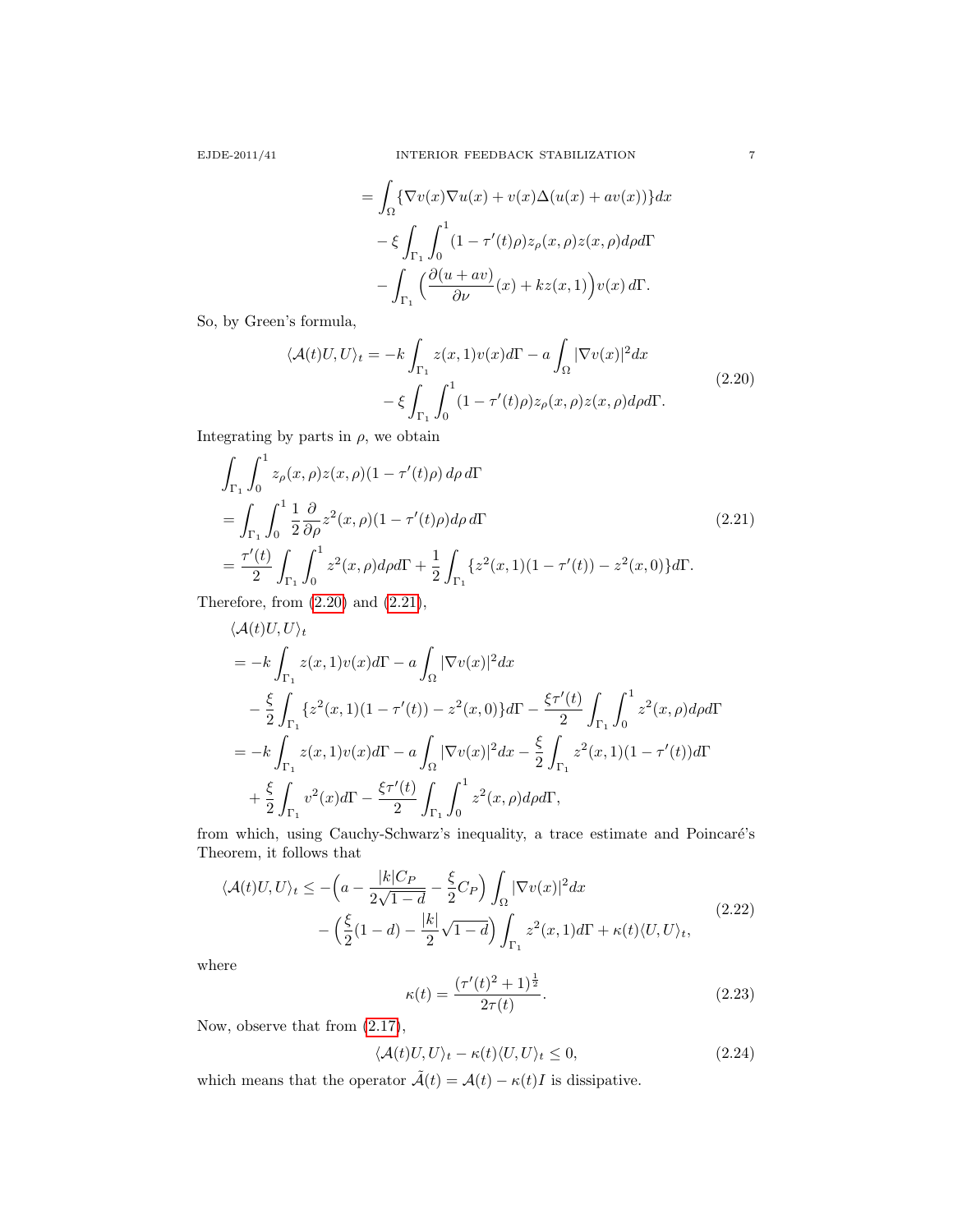Moreover,

$$
\kappa'(t) = \frac{\tau''(t)\tau'(t)}{2\tau(t)(\tau'(t)^2 + 1)^{\frac{1}{2}}} - \frac{\tau'(t)(\tau'(t)^2 + 1)^{\frac{1}{2}}}{2\tau(t)^2}
$$

is bounded on  $[0, T]$  for all  $T > 0$  (by  $(1.6)$  and  $(1.7)$ ) and we have

$$
\frac{d}{dt}\mathcal{A}(t)U = \begin{pmatrix} 0 \\ 0 \\ \frac{\tau''(t)\tau(t)\rho - \tau'(t)(\tau'(t)\rho - 1)}{\tau(t)^2} z_{\rho} \end{pmatrix}
$$

with  $\frac{\tau''(t)\tau(t)\rho-\tau'(t)(\tau'(t)\rho-1)}{\tau(t)^2}$  $\frac{-\tau(t)(\tau(t)\rho-1)}{\tau(t)^2}$  bounded on  $[0,T]$ . Thus

<span id="page-7-4"></span>
$$
\frac{d}{dt}\tilde{\mathcal{A}}(t) \in L^{\infty}_{*}([0,T], B(D(\mathcal{A}(0)), \mathcal{H})), \tag{2.25}
$$

the space of equivalence classes of essentially bounded, strongly measurable functions from  $[0, T]$  into  $B(D(A(0)), \mathcal{H})$ .

Now, we show that  $\lambda I - \mathcal{A}(t)$  is surjective for fixed  $t > 0$  and  $\lambda > 0$ . Given  $(f, g, g_1, h)^T \in \mathcal{H}$ , we seek  $U = (u, v, v_1, z)^T \in \mathcal{D}(\mathcal{A}(t))$  solution of

$$
(\lambda I - \mathcal{A}(t)) \begin{pmatrix} u \\ v \\ v_1 \\ z \end{pmatrix} = \begin{pmatrix} f \\ g \\ g_1 \\ h \end{pmatrix},
$$

that is verifying

<span id="page-7-0"></span>
$$
\lambda u - v = f
$$
  
\n
$$
\lambda v - \Delta(u + av) = g
$$
  
\n
$$
\lambda v_1 + \mu^{-1} \left( \frac{\partial (u + av)}{\partial \nu} (x) + kz(x, 1) \right) = g_1
$$
  
\n
$$
\lambda z + \frac{1 - \tau'(t)\rho}{\tau(t)} z_\rho = h.
$$
\n(2.26)

Suppose that we have found  $u$  with the appropriate regularity. Then

<span id="page-7-3"></span>
$$
v := \lambda u - f \tag{2.27}
$$

and we can determine  $z$ . Indeed, by  $(2.12)$ ,

<span id="page-7-1"></span>
$$
z(x,0) = v(x), \quad \text{for } x \in \Gamma_1,\tag{2.28}
$$

and, from [\(2.26\)](#page-7-0),

<span id="page-7-2"></span>
$$
\lambda z(x,\rho) + \frac{1 - \tau'(t)\rho}{\tau(t)} z_{\rho}(x,\rho) = h(x,\rho), \quad \text{for } x \in \Gamma_1, \ \rho \in (0,1). \tag{2.29}
$$

Then, by  $(2.28)$  and  $(2.29)$ , we obtain

$$
z(x,\rho) = v(x)e^{-\lambda\rho\tau(t)} + \tau(t)e^{-\lambda\rho\tau(t)}\int_0^\rho h(x,\sigma)e^{\lambda\sigma\tau(t)}d\sigma,
$$

if  $\tau'(t) = 0$ , and

$$
z(x,\rho) = v(x)e^{\lambda \frac{\tau(t)}{\tau'(t)} \ln(1-\tau'(t)\rho)} + e^{\lambda \frac{\tau(t)}{\tau'(t)} \ln(1-\tau'(t)\rho)} \int_0^\rho \frac{h(x,\sigma)\tau(t)}{1-\tau'(t)\sigma} e^{-\lambda \frac{\tau(t)}{\tau'(t)} \ln(1-\tau'(t)\sigma)} d\sigma,
$$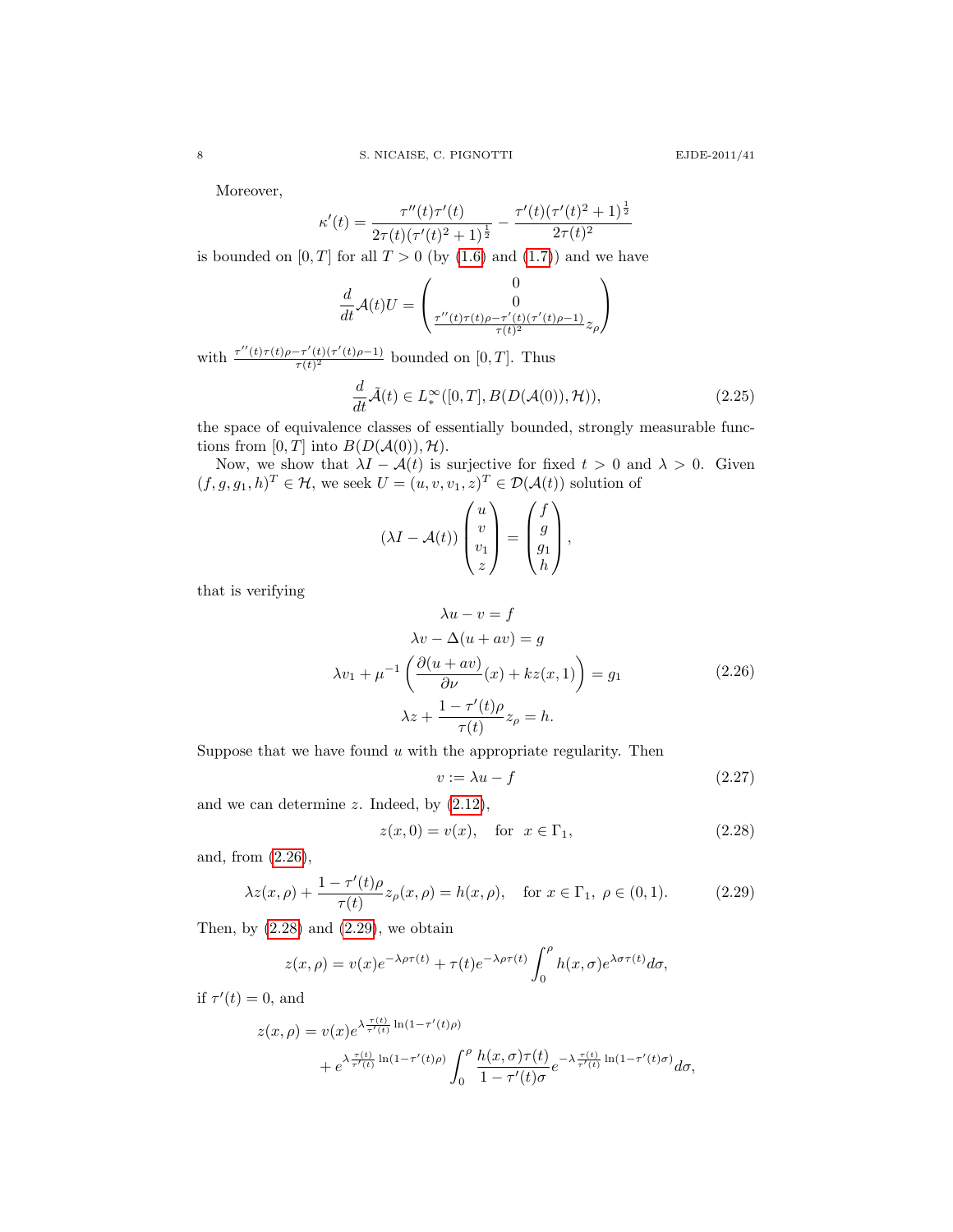otherwise. So, from [\(2.27\)](#page-7-3),

$$
z(x,\rho) = \lambda u(x)e^{-\lambda\rho\tau(t)} - f(x)e^{-\lambda\rho\tau(t)}
$$
  
+  $\tau(t)e^{-\lambda\rho\tau(t)}\int_0^{\rho} h(x,\sigma)e^{\lambda\sigma\tau(t)}d\sigma$ , on  $\Gamma_1 \times (0,1)$ , (2.30)

if  $\tau'(t) = 0$ , and

$$
z(x,\rho) = \lambda u(x)e^{\lambda \frac{\tau(t)}{\tau'(t)}\ln(1-\tau'(t)\rho)} - f(x)e^{\lambda \frac{\tau(t)}{\tau'(t)}\ln(1-\tau'(t)\rho)} + e^{\lambda \frac{\tau(t)}{\tau'(t)}\ln(1-\tau'(t)\rho)} \int_0^{\rho} \frac{h(x,\sigma)\tau(t)}{1-\tau'(t)\sigma} e^{-\lambda \frac{\tau(t)}{\tau'(t)}\ln(1-\tau'(t)\sigma)} d\sigma,
$$
(2.31)

on  $\Gamma_1 \times (0,1)$  otherwise.

In particular, if  $\tau'(t) = 0$ ,

<span id="page-8-2"></span>
$$
z(x, 1) = \lambda u(x)e^{-\lambda \tau(t)} + z_0(x), \quad x \in \Gamma_1,
$$
\n(2.32)

with  $z_0 \in L^2(\Gamma_1)$  defined by

$$
z_0(x) = -f(x)e^{-\lambda\tau(t)} + \tau(t)e^{-\lambda\tau(t)}\int_0^1 h(x,\sigma)e^{\lambda\sigma\tau(t)}d\sigma, \quad x \in \Gamma_1,
$$
 (2.33)

and, if  $\tau'(t) \neq 0$ ,

<span id="page-8-3"></span>
$$
z(x,1) = \lambda u(x)e^{\lambda \frac{\tau(t)}{\tau'(t)}\ln(1-\tau'(t))} + z_0(x), \quad x \in \Gamma_1,
$$
 (2.34)

with  $z_0 \in L^2(\Gamma_1)$  defined by

$$
z_0(x) = -f(x)e^{\lambda \frac{\tau(t)}{\tau'(t)} \ln(1-\tau'(t))} + e^{\lambda \frac{\tau(t)}{\tau'(t)} \ln(1-\tau'(t))} \int_0^1 \frac{h(x,\sigma)\tau(t)}{1-\tau'(t)\sigma} e^{-\lambda \frac{\tau(t)}{\tau'(t)} \ln(1-\tau'(t)\sigma)} d\sigma,
$$
\n(2.35)

for  $x \in \Gamma_1$ . Then, we have to find u. In view of the equation  $\lambda v - \Delta(u + av) = g$ , we set  $s = u + av$  and look at s. Now according to [\(2.27\)](#page-7-3), we may write

$$
v = \lambda u - f = \lambda s - f - \lambda av,
$$

or equivalently

<span id="page-8-0"></span>
$$
v = \frac{\lambda}{1 + \lambda a} s - \frac{1}{1 + \lambda a} f.
$$
\n(2.36)

Hence once s will be found, we will get v by  $(2.36)$  and then u by  $u = s - av$ , or equivalently

<span id="page-8-1"></span>
$$
u = \frac{1}{1 + \lambda a}s + \frac{a}{1 + \lambda a}f.
$$
\n(2.37)

By  $(2.36)$  and  $(2.26)$ , the function s satisfies

<span id="page-8-4"></span>
$$
\frac{\lambda^2}{1+\lambda a}s - \Delta s = g + \frac{\lambda}{1+\lambda a}f \quad \text{in } \Omega,
$$
\n(2.38)

with the boundary conditions

<span id="page-8-5"></span>
$$
s = 0 \quad \text{on } \Gamma_0,\tag{2.39}
$$

as well as (at least formally)

$$
\frac{\partial s}{\partial \nu} = \mu g_1 - \mu \lambda v_1 - kz(\cdot, 1) \quad \text{on } \Gamma_1,
$$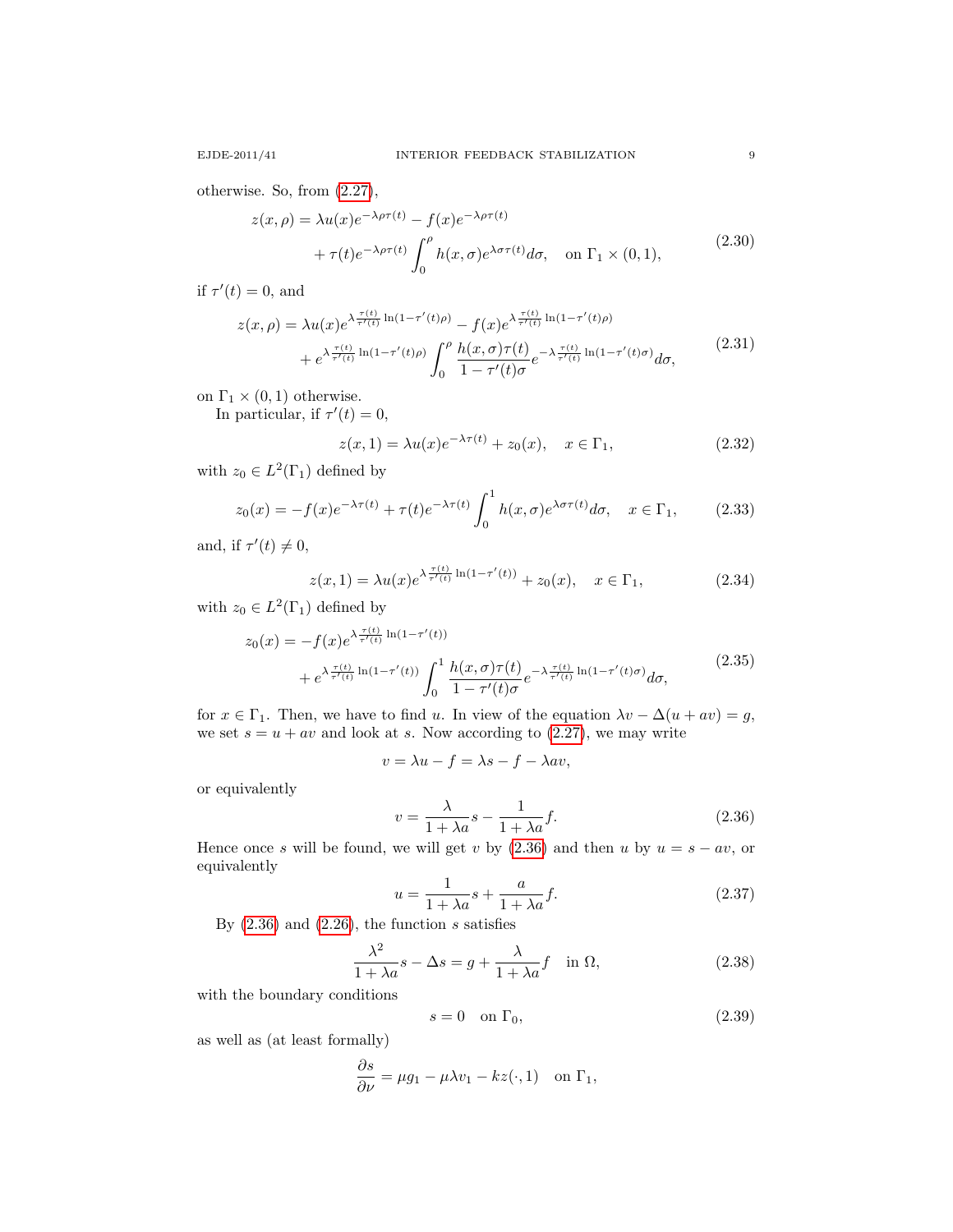which becomes due to [\(2.36\)](#page-8-0), [\(2.37\)](#page-8-1), [\(2.32\)](#page-8-2), [\(2.34\)](#page-8-3) and the requirement that  $v_1 =$  $\gamma_1 v$  on  $\Gamma_1$ :

<span id="page-9-0"></span>
$$
\frac{\partial s}{\partial \nu} = -\frac{\lambda (ke^{-\lambda \tau(t)} + \mu \lambda)}{1 + \lambda a} s + l \quad \text{on } \Gamma_1,
$$
\n(2.40)

where

$$
l = \mu g_1 + \frac{\lambda(\mu - kae^{-\lambda \tau(t)})}{1 + \lambda a}f - kz_0 \quad \text{on } \Gamma_1
$$

if  $\tau'(t) = 0$ , otherwise

<span id="page-9-1"></span>
$$
\frac{\partial s}{\partial \nu} = -\frac{\lambda (ke^{-\lambda \frac{\tau(t)}{\tau'(t)}} \ln(1 - \tau'(t)) + \mu \lambda)}{1 + \lambda a} s + \tilde{l} \quad \text{on } \Gamma_1,\tag{2.41}
$$

where

$$
\tilde{l} = \mu g_1 + \frac{\lambda(\mu - ka e^{-\lambda \frac{\tau(t)}{\tau'(t)} \ln(1 - \tau'(t))})}{1 + \lambda a} f - kz_0 \quad \text{on } \Gamma_1.
$$

From  $(2.38)$ , integrating by parts, and using  $(2.39)$ ,  $(2.40)$ ,  $(2.41)$  we find the variational problem

$$
\int_{\Omega} \left( \frac{\lambda^2}{1 + \lambda a} sw + \nabla s \cdot \nabla w \right) dx + \int_{\Gamma_1} \frac{\lambda (ke^{-\lambda \tau} + \mu \lambda)}{1 + \lambda a} swd\Gamma
$$
\n
$$
= \int_{\Omega} \left( g + \frac{\lambda}{1 + \lambda a} f \right) wdx + \int_{\Gamma_1} lw d\Gamma \quad \forall w \in H^1_{\Gamma_0}(\Omega) \tag{2.42}
$$

<span id="page-9-2"></span>if  $\tau'(t) = 0$ , otherwise

<span id="page-9-3"></span>
$$
\int_{\Omega} \left( \frac{\lambda^2}{1 + \lambda a} sw + \nabla s \cdot \nabla w \right) dx + \int_{\Gamma_1} \frac{\lambda (ke^{-\lambda \frac{\tau}{\tau'}} \ln(1 - \tau') + \mu \lambda)}{1 + \lambda a} swd\Gamma
$$
\n
$$
= \int_{\Omega} (g + \frac{\lambda}{1 + \lambda a} f) w dx + \int_{\Gamma_1} \tilde{l} w d\Gamma \quad \forall w \in H^1_{\Gamma_0}(\Omega). \tag{2.43}
$$

As the left-hand side of [\(2.42\)](#page-9-2), [\(2.43\)](#page-9-3) is coercive on  $H^1_{\Gamma_0}(\Omega)$ , the Lax-Milgram lemma guarantees the existence and uniqueness of a solution  $s \in H^1_{\Gamma_0}(\Omega)$  of  $(2.42)$ ,  $(2.43).$  $(2.43).$ 

If we consider  $w \in \mathcal{D}(\Omega)$  in [\(2.42\)](#page-9-2), [\(2.43\)](#page-9-3), we have that s solves [\(2.38\)](#page-8-4) in  $\mathcal{D}'(\Omega)$ and thus  $s = u + av \in E(\Delta, L^2(\Omega)).$ 

Using Green's formula  $(2.13)$  in  $(2.42)$  and using  $(2.38)$ , we obtain

$$
\int_{\Gamma_1} \frac{\lambda (ke^{-\lambda \tau} + \mu \lambda)}{1 + \lambda a} swd\Gamma + \langle \frac{\partial s}{\partial \nu}; w \rangle_{\Gamma_1} = \int_{\Gamma_1} lw \, d\Gamma,
$$

leading to  $(2.40)$  and then to the third equation of  $(2.26)$  due to the definition of l and the relations between u, v and s. We find the same result if  $\tau'(t) \neq 0$ .

In conclusion, we have found  $(u, v, v_1, z)^T \in \mathcal{D}(\mathcal{A})$ , which verifies [\(2.26\)](#page-7-0), and thus  $\lambda I - A(t)$  is surjective for some  $\lambda > 0$  and  $t > 0$ . Again as  $\kappa(t) > 0$ , this proves that

<span id="page-9-4"></span>
$$
\lambda I - \tilde{\mathcal{A}}(t) = (\lambda + \kappa(t))I - \mathcal{A}(t) \quad \text{is surjective}
$$
\n(2.44)

for any  $\lambda > 0$  and  $t > 0$ .

Then, [\(2.19\)](#page-5-0), [\(2.24\)](#page-6-2) and [\(2.44\)](#page-9-4) imply that the family  $\tilde{\mathcal{A}} = {\{\tilde{\mathcal{A}}(t) : t \in [0, T]\}}$  is a stable family of generators in  $H$  with stability constants independent of t, by [\[13,](#page-18-22)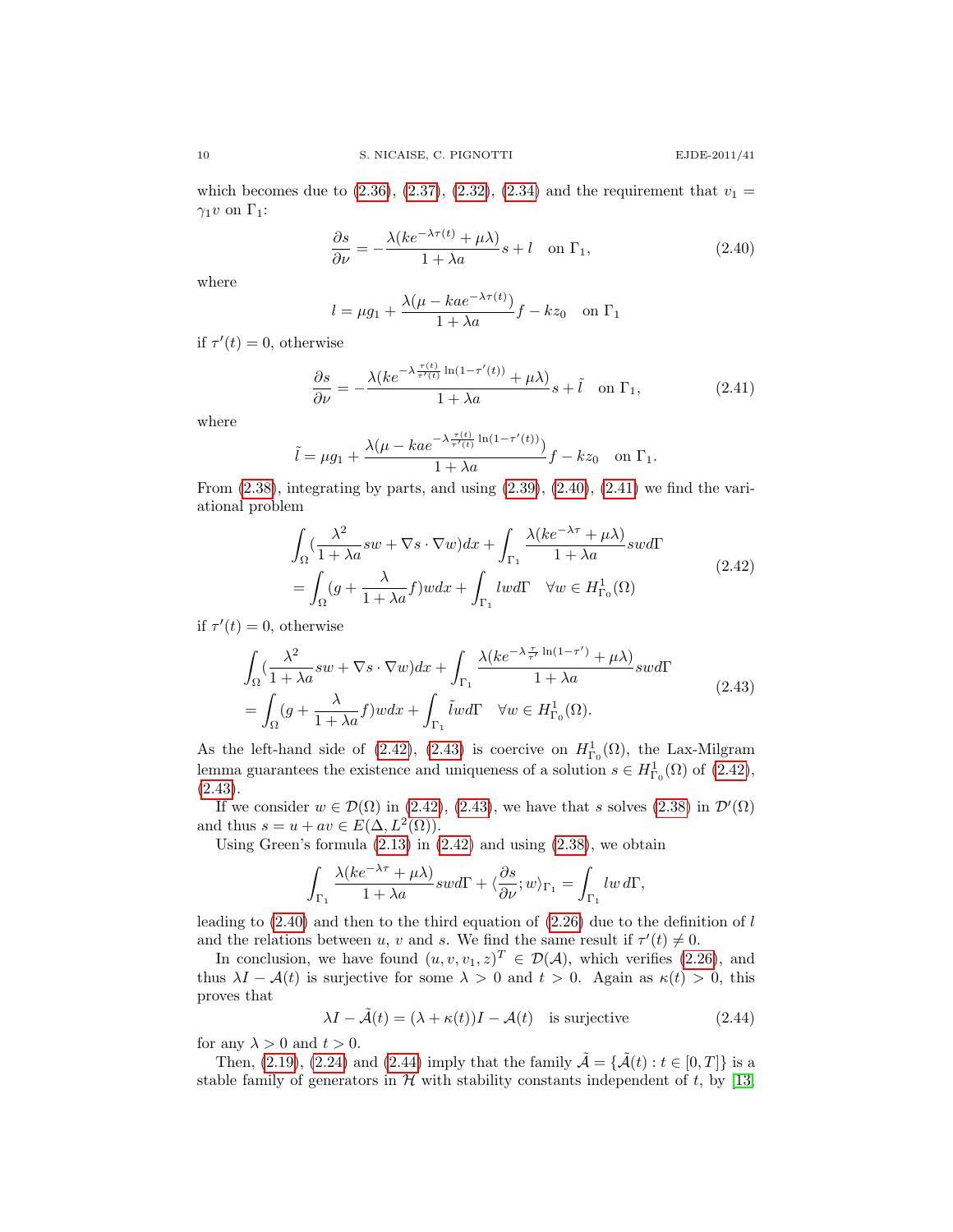Proposition 1.1]. Therefore, the assumptions (i)-(iv) of Theorem [2.1](#page-3-1) are satisifed by [\(2.14\)](#page-3-4), [\(2.19\)](#page-5-0), [\(2.24\)](#page-6-2), [\(2.25\)](#page-7-4), [\(2.44\)](#page-9-4) and Lemma [2.2,](#page-4-0) and thus, the problem

$$
\tilde{U}' = \tilde{\mathcal{A}}(t)\tilde{U}
$$

$$
\tilde{U}(0) = U_0
$$

has a unique solution  $\tilde{U} \in C([0, +\infty), D(\mathcal{A}(0))) \cap C^1([0, +\infty), \mathcal{H})$  for  $U_0 \in D(\mathcal{A}(0))$ . The requested solution of [\(2.52\)](#page-10-0) is then given by

$$
U(t) = e^{\beta(t)} \tilde{U}(t)
$$

with  $\beta(t) = \int_0^t \kappa(s)ds$ , because

$$
U'(t) = \kappa(t)e^{\beta(t)}\tilde{U}(t) + e^{\beta(t)}\tilde{U}'(t)
$$
  
=  $\kappa(t)e^{\beta(t)}\tilde{U}(t) + e^{\beta(t)}\tilde{\mathcal{A}}(t)\tilde{U}(t)$   
=  $e^{\beta(t)}(\kappa(t)\tilde{U}(t) + \tilde{\mathcal{A}}(t)\tilde{U}(t))$   
=  $e^{\beta(t)}\mathcal{A}(t)\tilde{U}(t) = \mathcal{A}(t)e^{\beta(t)}\tilde{U}(t)$   
=  $\mathcal{A}(t)U(t)$ .

This concludes the proof.

**Theorem 2.4.** Assume that  $(1.6)$ – $(1.7)$  and  $(2.2)$  hold. Then for any initial datum  $U_0 \in \mathcal{H}$  there exists a unique solution  $U \in C([0, +\infty), \mathcal{H})$  of problem [\(2.11\)](#page-3-0). Moreover, if  $U_0 \in \mathcal{D}(\mathcal{A}(0))$ , then

$$
U \in C([0, +\infty), \mathcal{D}(\mathcal{A}(0))) \cap C^1([0, +\infty), \mathcal{H}).
$$

2.2. Well-posedness in the case  $\mu = 0$ . As before, we use the auxiliary unknown [\(2.3\)](#page-2-2). Then, problem [\(1.1\)](#page-0-1)–[\(1.5\)](#page-0-2), with  $\mu = 0$ , is equivalent to

$$
u_{tt}(x,t) - \Delta u(x,t) - a\Delta u_t(x,t) = 0 \quad \text{in } \Omega \times (0, +\infty), \tag{2.45}
$$

$$
\tau(t)z_t(x,\rho,t) + (1 - \tau'(t)\rho)z_\rho(x,\rho,t) = 0 \quad \text{in } \Gamma_1 \times (0,1) \times (0,+\infty), \tag{2.46}
$$

$$
u(x,t) = 0 \quad \text{on } \Gamma_0 \times (0, +\infty), \tag{2.47}
$$

$$
\frac{\partial(u + au_t)}{\partial \nu}(x, t) = -kz(x, 1, t) \quad \text{on } \Gamma_1 \times (0, +\infty),\tag{2.48}
$$

$$
z(x,0,t) = u_t(x,t) \quad \text{on } \Gamma_1 \times (0,\infty), \tag{2.49}
$$

$$
u(x, 0) = u_0(x)
$$
 and  $u_t(x, 0) = u_1(x)$  in  $\Omega$ , (2.50)

$$
z(x, \rho, 0) = f_0(x, -\rho \tau(0)) \text{ in } \Gamma_1 \times (0, 1).
$$
 (2.51)

If we denote  $U := (u, u_t, z)^T$ , then

$$
U' := (u_t, u_{tt}, z_t)^T = \left(u_t, \Delta u + a\Delta u_t, \frac{\tau'(t)\rho - 1}{\tau(t)}z_\rho\right)^T.
$$

Therefore, problem  $(2.45)$ – $(2.51)$  can be rewritten as

<span id="page-10-0"></span>
$$
U' = \mathcal{A}^{0}(t)U,
$$
  
 
$$
U(0) = (u_0, u_1, f_0(\cdot, - \cdot \tau(0)))^{T},
$$
 (2.52)

<span id="page-10-2"></span><span id="page-10-1"></span>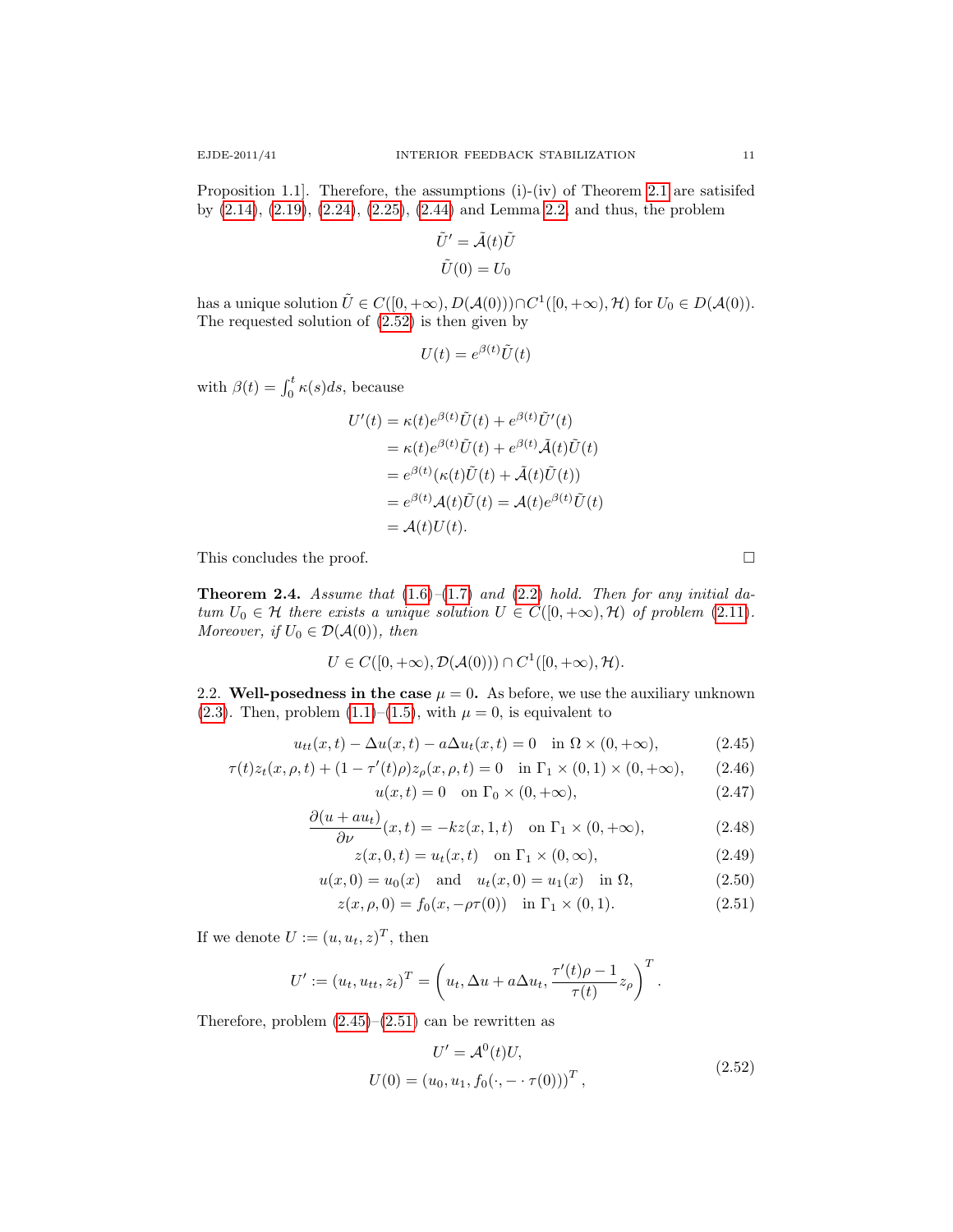where the time dependent operator  $\mathcal{A}^0(t)$  is defined by

$$
\mathcal{A}^0(t)\begin{pmatrix}u\\v\\z\end{pmatrix} := \begin{pmatrix}v\\ \Delta(u+av)\\ \frac{\tau'(t)\rho-1}{\tau(t)}z_\rho\end{pmatrix},\,
$$

with domain

$$
\mathcal{D}(\mathcal{A}^0(t)) := \left\{ (u, v, z)^T \in H^1_{\Gamma_0}(\Omega)^2 \times L^2(\Gamma_1; H^1(0, 1)) : u + av \in E(\Delta, L^2(\Omega)), \atop \frac{\partial(u + av)}{\partial \nu} = -kz(\cdot, 1) \text{ on } \Gamma_1; v = z(\cdot, 0) \text{ on } \Gamma_1 \right\}.
$$
\n(2.53)

Note that for  $(u, v, z)^T \in \mathcal{D}(\mathcal{A}^0(t)), \frac{\partial(u+av)}{\partial \nu}$  belongs to  $L^2(\Gamma_1)$  since  $z(\cdot, 1)$  is in  $L^2(\Gamma_1)$ .

Finally, as above, observe that domain of  $\mathcal{A}^0(t)$  is independent of the time t; i.e.,

$$
\mathcal{D}(\mathcal{A}^0(t)) = \mathcal{D}(\mathcal{A}^0(0)), \quad t > 0.
$$

Denote by  $\mathcal{H}^0$  the Hilbert space

$$
\mathcal{H}^0 := H^1_{\Gamma_0}(\Omega) \times L^2(\Omega) \times L^2(\Gamma_1 \times (0,1)),\tag{2.54}
$$

equipped with the scalar product

$$
\langle \begin{pmatrix} u \\ v \\ z \end{pmatrix}, \begin{pmatrix} \tilde{u} \\ \tilde{v} \\ \tilde{z} \end{pmatrix} \rangle_{\mathcal{H}^0} := \int_{\Omega} {\nabla u(x) \nabla \tilde{u}(x) + v(x) \tilde{v}(x)} dx + \int_{\Gamma_1} \int_0^1 z(x, \rho) \tilde{z}(x, \rho) d\rho d\Gamma,
$$
\n(2.55)

Arguing analogously to the case  $\mu > 0$  we can deduce an existence and uniqueness result.

**Theorem 2.5.** Assume that  $(1.6)$ – $(1.7)$  and  $(2.2)$  hold. Then, for any initial datum  $U_0 \in \mathcal{H}^0$  there exists a unique solution  $U \in C([0, +\infty), \mathcal{H}^0)$  of problem [\(2.52\)](#page-10-0). Moreover, if  $U_0 \in \mathcal{D}(\mathcal{A}^0(0))$ , then

 $U \in C([0, +\infty), \mathcal{D}(\mathcal{A}^0(0))) \cap C^1([0, +\infty), \mathcal{H}^0).$ 

Remark 2.6. This well-posedness theorem can be also deduced from the abstract framework of [\[8\]](#page-18-19) (see Theorem 2.2 in [\[8\]](#page-18-19)) for second order evolution equations. On the contrary, the case  $\mu > 0$  is not covered by this abstract result.

2.3. Stability result. Now, we show that problem  $(1.1)$ – $(1.5)$  is uniformly exponentially stable under the assumption

<span id="page-11-0"></span>
$$
|k| < \frac{a}{C_P} \sqrt{1 - d} \,. \tag{2.56}
$$

We define the energy of system  $(1.1)$ – $(1.5)$  as

<span id="page-11-1"></span>
$$
F(t) := \frac{1}{2} \int_{\Omega} \{u_t^2 + |\nabla u|^2\} dx + \frac{\xi}{2} \int_{t-\tau(t)}^t \int_{\Gamma_1} e^{\lambda(s-t)} u_t^2(x,s) d\Gamma ds + \frac{\mu}{2} \int_{\Gamma_1} u_t^2(x,t) d\Gamma,
$$
\n(2.57)

where  $\xi, \lambda$  are suitable positive constants. We fix  $\xi$  such that

<span id="page-11-2"></span>
$$
\frac{|k|}{\sqrt{1-d}} < \xi < \frac{2a}{C_P} - \frac{|k|}{\sqrt{1-d}}.\tag{2.58}
$$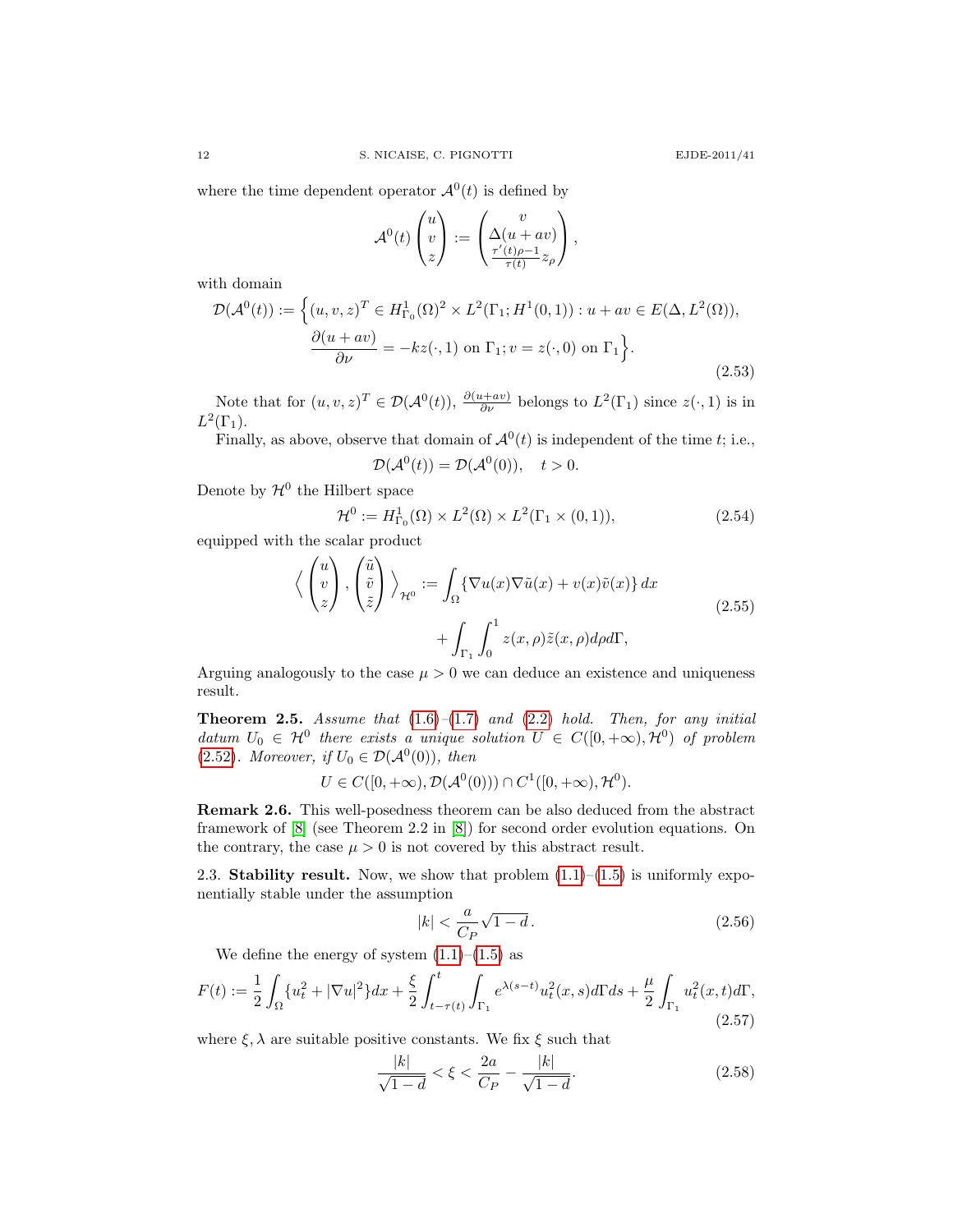Note that [\(2.56\)](#page-11-0) ensures that this choice is possible. Moreover, the parameter  $\lambda$  is fixed satisfying

<span id="page-12-1"></span>
$$
\lambda < \frac{1}{\overline{\tau}} \left| \log \frac{|k|}{\xi \sqrt{1 - d}} \right| \,. \tag{2.59}
$$

Remark that in the case of a constant delay, we can take  $\lambda = 0$  and in that case  $F(t)$  corresponds to the natural energy of  $(u, u_t, z)$  (up to the factor  $\frac{1}{2}$ ), see [\[24\]](#page-19-6). Here the time dependence of the delay implies that our system is no more invariant by translation and therefore we have to replace the arguments from [\[24\]](#page-19-6) by the use of an appropriate Lyapunov functional. We start with the following estimate.

<span id="page-12-2"></span>**Proposition 2.7.** Assume  $(1.6)$ – $(1.7)$  and  $(2.56)$ . Then, for any regular solution of problem  $(1.1)$ – $(1.5)$  the energy is decreasing and, for a suitable positive constant C, we have

$$
F'(t) \leq -C \Big\{ \int_{\Omega} |\nabla u_t(x,t)|^2 dx + \int_{\Gamma_1} u_t^2(x,t-\tau(t)) d\Gamma \Big\}
$$
  

$$
- C \int_{t-\tau(t)}^t \int_{\Gamma_1} e^{\lambda(s-t)} u_t^2(x,s) d\Gamma ds.
$$
 (2.60)

<span id="page-12-0"></span>Proof. Differentiating [\(2.57\)](#page-11-1), we obtain

$$
F'(t) = \int_{\Omega} \{u_t u_{tt} + \nabla u \nabla u_t\} dx + \frac{\xi}{2} \int_{\Gamma_1} u_t^2(x, t) d\Gamma + \mu \int_{\Gamma_1} u_t(t) u_{tt}(t) d\Gamma
$$
  

$$
- \frac{\xi}{2} \int_{\Gamma_1} e^{-\lambda \tau(t)} u_t^2(x, t - \tau(t)) (1 - \tau'(t)) d\Gamma
$$
  

$$
- \lambda \frac{\xi}{2} \int_{t - \tau(t)}^t \int_{\Gamma_1} e^{-\lambda(t - s)} u_t^2(x, s) d\Gamma ds,
$$

and then, applying Green's formula,

$$
F'(t) = \int_{\Omega} a u_t(x, t) \Delta u_t(x, t) dx + \int_{\Gamma_1} u_t(t) \frac{\partial u}{\partial \nu}(t) d\Gamma
$$
  
 
$$
- \frac{\xi}{2} \int_{\Gamma_1} e^{-\lambda \tau(t)} u_t^2(x, t - \tau(t)) (1 - \tau'(t)) d\Gamma + \frac{\xi}{2} \int_{\Gamma_1} u_t^2(x, t) d\Gamma
$$
  
 
$$
- \lambda \frac{\xi}{2} \int_{t - \tau(t)}^t \int_{\Gamma_1} e^{-\lambda(t - s)} u_t^2(x, s) d\Gamma ds + \mu \int_{\Gamma_1} u_t(t) u_{tt}(t) d\Gamma.
$$
 (2.61)

Integrating once more by parts and using the boundary conditions we obtain

$$
F'(t) = -a \int_{\Omega} |\nabla u_t(x, t)|^2 dx - k \int_{\Gamma_1} u_t(t) u_t(t - \tau(t)) d\Gamma
$$
  

$$
- \frac{\xi}{2} \int_{\Gamma_1} e^{-\lambda \tau(t)} u_t^2(x, t - \tau(t)) (1 - \tau'(t)) d\Gamma + \frac{\xi}{2} \int_{\Gamma_1} u_t^2(x, t) d\Gamma
$$
  

$$
- \lambda \frac{\xi}{2} \int_{t - \tau(t)}^t \int_{\Gamma_1} e^{-\lambda(t - s)} u_t^2(x, s) d\Gamma ds.
$$
 (2.62)

Now, applying Cauchy-Schwarz's inequality and recalling the assumptions [\(1.6\)](#page-1-5) and  $(1.8)$ , we obtain

$$
F'(t) \le -a \int_{\Omega} |\nabla u_t(x,t)|^2 dx + \frac{\xi}{2} \int_{\Gamma_1} u_t^2(x,t) d\Gamma + \frac{|k|}{2\sqrt{1-d}} \int_{\Gamma_1} u_t^2(x,t) d\Gamma
$$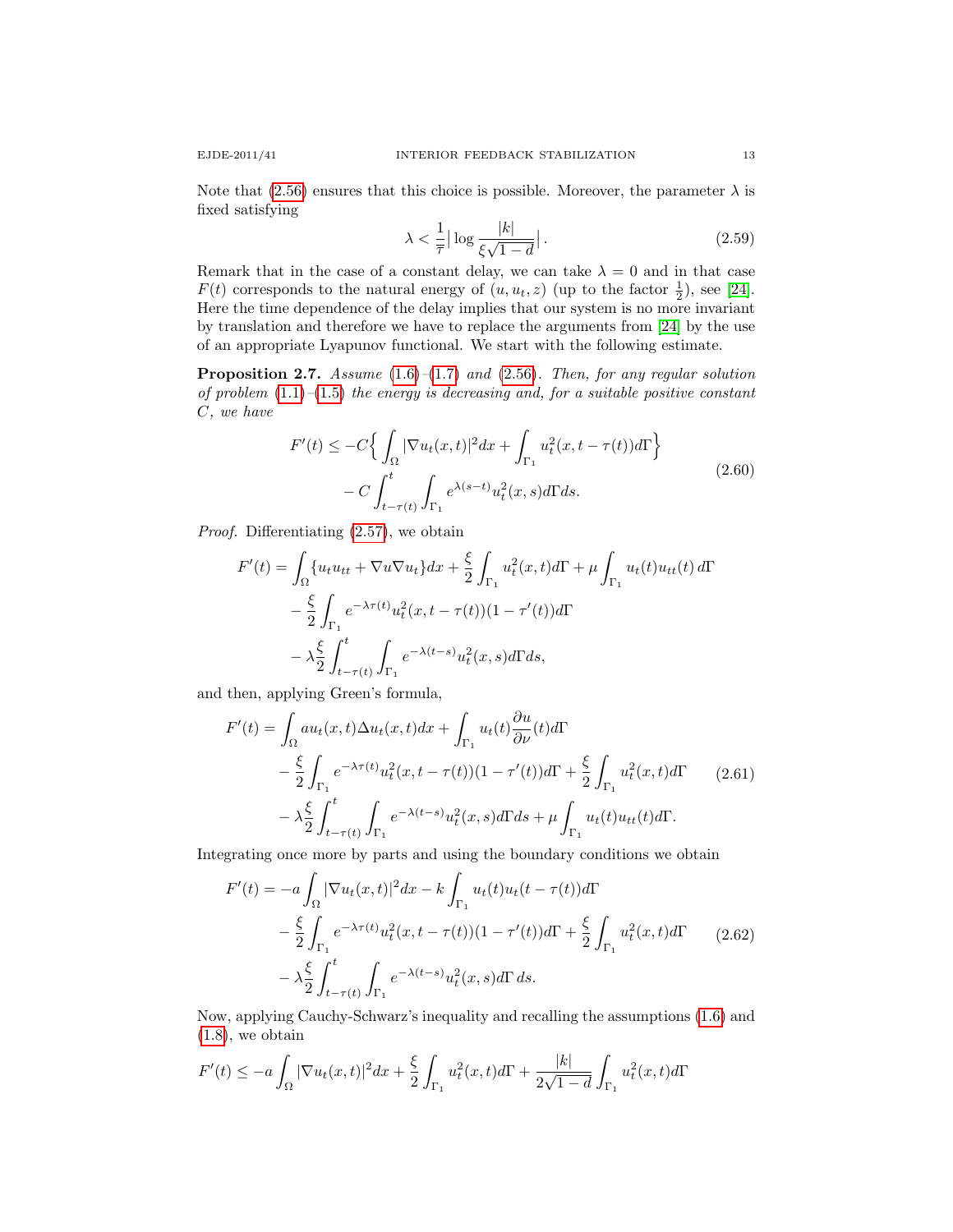$$
+\frac{|k|}{2}\sqrt{1-d}\int_{\Gamma_{1}}u_{t}^{2}(t-\tau(t))d\Gamma
$$
  

$$
-\frac{\xi}{2}(1-d)e^{-\lambda\overline{\tau}}\int_{\Gamma_{1}}u_{t}^{2}(x,t-\tau(t))d\Gamma-\lambda\frac{\xi}{2}\int_{t-\tau(t)}^{t}\int_{\Gamma_{1}}e^{-\lambda(t-s)}u_{t}^{2}(x,s)d\Gamma ds
$$
  

$$
\leq -\left(a-\frac{|k|C_{P}}{2\sqrt{1-d}}-\frac{\xi}{2}C_{P}\right)\int_{\Omega}|\nabla u_{t}(x,t)|^{2}dx
$$
  

$$
-\left(e^{-\lambda\overline{\tau}}\frac{\xi}{2}(1-d)-\frac{|k|}{2}\sqrt{1-d}\right)\int_{\Gamma_{1}}u_{t}^{2}(x,t-\tau(t))d\Gamma
$$
  

$$
-\lambda\frac{\xi}{2}\int_{t-\tau(t)}^{t}\int_{\Gamma_{1}}e^{-\lambda(t-s)}u_{t}^{2}(x,s)d\Gamma ds,
$$

where in the last inequality we also use a trace estimate and Poincaré's Theorem. Therefore,  $(2.60)$  immediately follows recalling  $(2.58)$  and  $(2.59)$ .

Now, let us define the Lyapunov functional

$$
\hat{F}(t) = F(t) + \gamma \left[ \int_{\Omega} u(x, t) u_t(x, t) dx + \mu \int_{\Gamma_1} u(x, t) u_t(x, t) d\Gamma \right],
$$
\n(2.63)

where  $\gamma$  is a positive small constant that we will choose later on.

Note that, from Poincaré's Theorem, the functional  $\hat{F}$  is equivalent to the energy F, that is, for  $\gamma$  small enough, there exist two positive constant  $\beta_1^0, \beta_2^0$  such that

<span id="page-13-3"></span>
$$
\beta_1^0 \hat{F}(t) \le F(t) \le \beta_2^0 \hat{F}(t), \quad \forall t \ge 0.
$$
\n(2.64)

<span id="page-13-1"></span>**Lemma 2.8.** For any regular solution of problem  $(1.1)$ – $(1.5)$ ,

<span id="page-13-2"></span>
$$
\frac{d}{dt} \Big\{ \int_{\Omega} u(x,t)u_t(x,t)dxdt + \mu \int_{\Gamma_1} u(x,t)u_t(x,t)d\Gamma \Big\}
$$
\n
$$
\leq C \Big\{ \int_{\Omega} |\nabla u_t(x,t)|^2 dx + \int_{\Gamma_1} u_t^2(x,t-\tau(t))d\Gamma \Big\} - \frac{1}{2} \int_{\Omega} |\nabla u(x,t)|^2 dx, \tag{2.65}
$$

for a suitable positive constant C (that is different from the one from Proposition [2.7\)](#page-12-2).

Proof. Differentiating and integrating by parts we have

<span id="page-13-0"></span>
$$
\frac{d}{dt} \int_{\Omega} uu_t dx = \int_{\Omega} u_t^2(x, t) dx + \int_{\Omega} u(\Delta u + a \Delta u_t) dx
$$
  
\n
$$
= \int_{\Omega} u_t^2(x, t) dx - \int_{\Omega} |\nabla u(x, t)|^2 dx - a \int_{\Omega} \nabla u(x, t) \cdot \nabla u_t(x, t) dx
$$
  
\n
$$
+ \int_{\Gamma_1} u(t) \frac{\partial (u + au_t)}{\partial \nu}(t) d\Gamma.
$$
\n(2.66)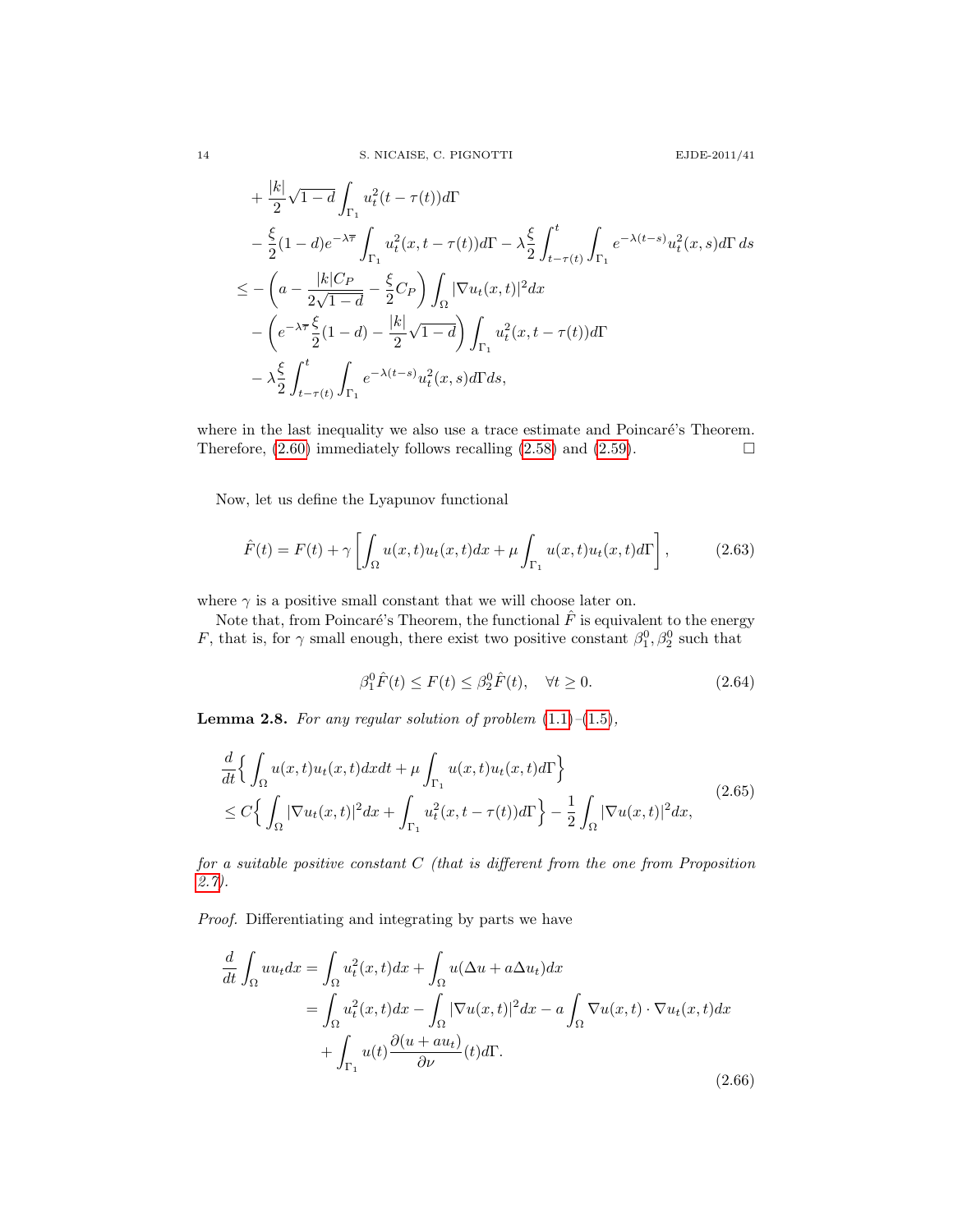From [\(2.66\)](#page-13-0), using the boundary condition on  $\Gamma_1$ , we obtain

$$
\frac{d}{dt} \left\{ \int_{\Omega} uu_t dx + \mu \int_{\Gamma_1} u(x, t) u_t(x, t) d\Gamma \right\}
$$
\n
$$
= \int_{\Omega} u_t^2(x, t) dx + \int_{\Omega} u(\Delta u + a \Delta u_t) dx + \mu \int_{\Gamma_1} u_t^2(x, t) d\Gamma + \mu \int_{\Gamma_1} u(x, t) u_{tt}(x, t) d\Gamma
$$
\n
$$
= \int_{\Omega} u_t^2(x, t) dx - \int_{\Omega} |\nabla u(x, t)|^2 dx - a \int_{\Omega} \nabla u(x, t) \cdot \nabla u_t(x, t) dx
$$
\n
$$
- k \int_{\Gamma_1} u(t) u_t(t - \tau(t)) d\Gamma + \mu \int_{\Gamma_1} u_t^2(x, t) d\Gamma.
$$
\n(2.67)

We can conclude by using Young's inequality, a trace estimate and Poincaré's Theorem.

Finally using the above results we can deduce an exponential stability estimate. **Theorem 2.9.** Assume  $(1.6)$ – $(1.7)$  and  $(2.56)$ . Then there exist positive constants  $C_1, C_2$  such that for any solution of problem  $(1.1)-(1.5)$  $(1.1)-(1.5)$  $(1.1)-(1.5)$ ,

<span id="page-14-1"></span>
$$
F(t) \le C_1 F(0) e^{-C_2 t}, \quad \forall t \ge 0.
$$
\n(2.68)

*Proof.* From Lemma [2.8,](#page-13-1) taking  $\gamma$  sufficiently small in the definition of the Lyapunov functional  $\hat{F}$ , we have

$$
\frac{d}{dt}\hat{F}(t) \le -C\Big\{\int_{\Omega}|\nabla u_t(x,t)|^2dx + \int_{\Gamma_1}u_t^2(x,t-\tau(t))dx\Big\}\n-C\int_{t-\tau(t)}^t e^{-\lambda(t-s)}\int_{\Gamma_1}u_t^2(x,s)d\Gamma ds - \frac{\gamma}{2}\int_{\Omega}|\nabla u(x,t)|^2dx,
$$
\n(2.69)

for a suitable positive constant C that is different from the one in  $(2.65)$ . Poincaré's Theorem implying

$$
\int_{\Omega} |u_t(x,t)|^2 dx + \int_{\Gamma_1} |u_t(x,t)|^2 ds \leq C_{P1} \int_{\Omega} |\nabla u_t(x,t)|^2 dx,
$$

for some  $C_{P1} > 0$ , we obtain

$$
\frac{d}{dt}\hat{F}(t) \le -C'F(t),\tag{2.70}
$$

for a suitable positive constant  $C'$ . This clearly implies the exponential estimate  $(2.68)$  recalling  $(2.64)$ .

Remark 2.10. Note that in the case of a constant delay the exponential stability result holds under the condition  $|k| < a/C_P$  (corresponding to [\(2.56\)](#page-11-0) since, in this case,  $d = 0$ , see [\[24\]](#page-19-6). On the contrary, if this condition is no more valid, then some instabilities may occur, we refer to [\[24\]](#page-19-6) for some illustrations.

### 3. Internal delay feedback

<span id="page-14-0"></span>3.1. Well-posedness. First of all we formulate a well-posedness result under the assumption √

<span id="page-14-2"></span>
$$
|a_1| \le a_0 \sqrt{1 - d} \,. \tag{3.1}
$$

Let us set

$$
z(x, \rho, t) = u_t(x, t - \tau(t)\rho), \quad x \in \Omega, \ \rho \in (0, 1), \ t > 0.
$$
 (3.2)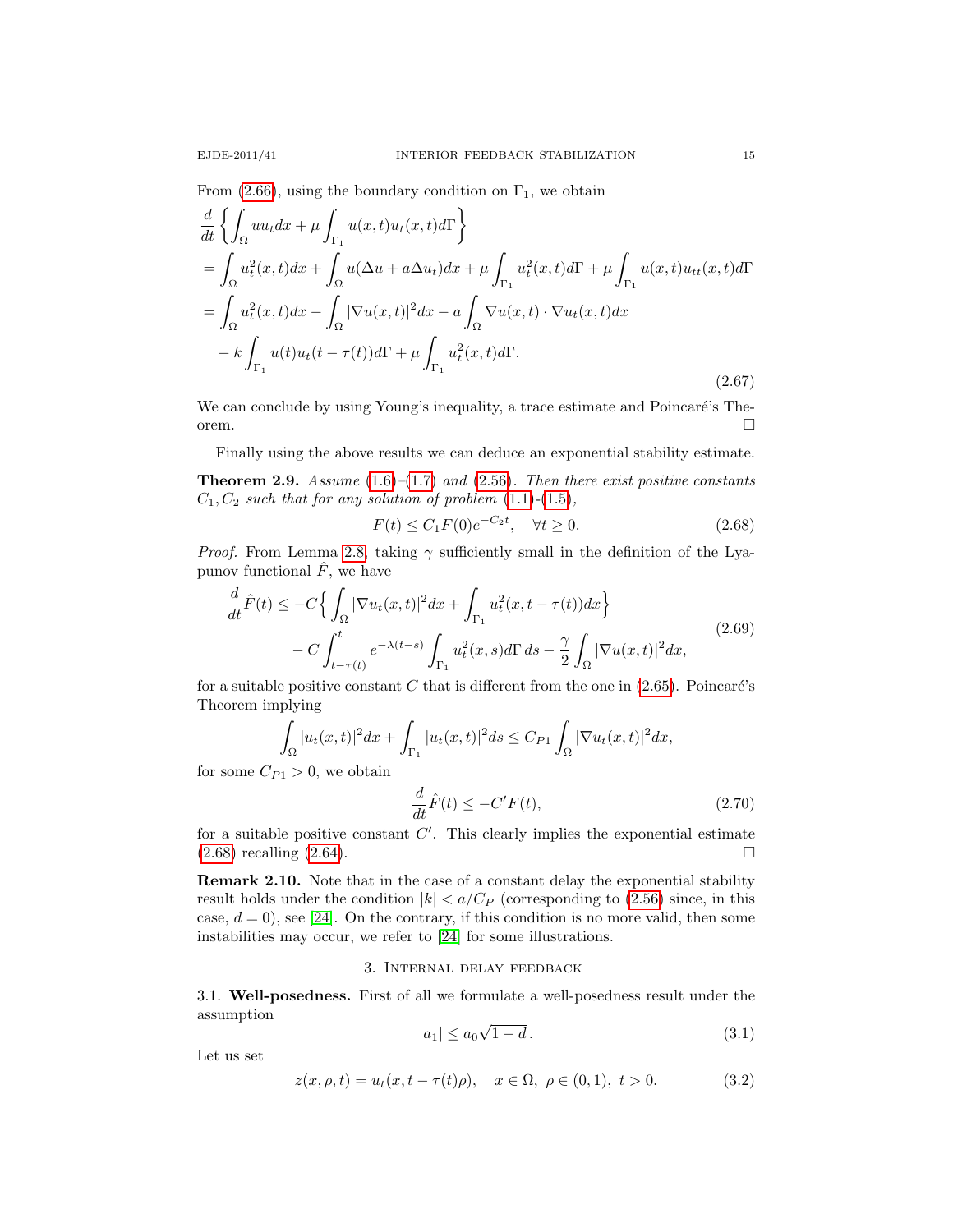Then, problem  $(1.9)$ – $(1.12)$  is equivalent to

$$
u_{tt}(x,t) - \Delta u(x,t) + a_0 u_t(x,t) + a_1 z(x,1,t) = 0 \quad \text{in } \Omega \times (0,+\infty)
$$
 (3.3)

$$
\tau(t)z_t(x,\rho,t) + (1 - \tau'(t)\rho)z_{\rho}(x,\rho,t) = 0 \quad \text{in } \Omega \times (0,1) \times (0,+\infty) \tag{3.4}
$$

<span id="page-15-1"></span><span id="page-15-0"></span>
$$
u(x,t) = 0 \quad \text{on } \partial\Omega \times (0,+\infty) \tag{3.5}
$$

$$
z(x,0,t) = u_t(x,t) \quad \text{on } \Omega \times (0,\infty)
$$
\n(3.6)

$$
u(x, 0) = u_0(x)
$$
 and  $u_t(x, 0) = u_1(x)$  in  $\Omega$  (3.7)

$$
z(x, \rho, 0) = g_0(x, -\rho \tau(0)) \text{ in } \Omega \times (0, 1).
$$
 (3.8)

Let us denote  $U := (u, u_t, z)^T$ , then

$$
U' := (u_t, u_{tt}, z_t)^T = \left(u_t, \Delta u - a_0 u_t - a_1 z(\cdot, 1, \cdot), \frac{\tau'(t)\rho - 1}{\tau(t)} z_\rho\right)^T.
$$

Therefore, problem  $(3.3)$ – $(3.8)$  can be rewritten as

<span id="page-15-2"></span>
$$
U' = A^{1}(t)U
$$
  
 
$$
U(0) = (u_{0}, u_{1}, g_{0}(\cdot, -\cdot \tau(0)))^{T}
$$
 (3.9)

where the time dependent operator  $\mathcal{A}^1(t)$  is defined by

$$
\mathcal{A}^1(t)\begin{pmatrix}u\\v\\z\end{pmatrix}:=\begin{pmatrix}v\\ \Delta u-a_0v-a_1z(\cdot,1)\\ \frac{\tau'(t)\rho-1}{\tau(t)}z_\rho\end{pmatrix},\,
$$

with domain

$$
\mathcal{D}(\mathcal{A}^1(t)) := \left\{ (u, v, z)^T \in \left( H^2(\Omega) \cap H_0^1(\Omega) \right) \times H^1(\Omega) \times L^2(\Omega; H^1(0, 1)) : \right. v = z(\cdot, 0) \text{ in } \Omega \right\}.
$$
\n(3.10)

Note that the domain of  $\mathcal{A}^1(t)$  is independent of the time t; i.e.,

$$
\mathcal{D}(\mathcal{A}^1(t)) = \mathcal{D}(\mathcal{A}^1(0)), \quad t > 0.
$$

Let us introduce the Hilbert space

$$
\mathcal{H}^1 := H_0^1(\Omega) \times L^2(\Omega) \times L^2(\Omega \times (0,1)),\tag{3.11}
$$

equipped with the inner product

$$
\left\langle \begin{pmatrix} u \\ v \\ z \end{pmatrix}, \begin{pmatrix} \tilde{u} \\ \tilde{v} \\ \tilde{z} \end{pmatrix} \right\rangle_{\mathcal{H}^1}
$$
\n
$$
:= \int_{\Omega} \{ \nabla u(x) \nabla \tilde{u}(x) + v(x) \tilde{v}(x) \} dx + \int_{\Omega} \int_0^1 z(x, \rho) \tilde{z}(x, \rho) d\rho dx. \tag{3.12}
$$

Next we state the well-posedness result then follows from [\[8,](#page-18-19) Theorem 2.2] that extends the well-posedness result of [\[23\]](#page-18-15) for wave equations with constant delays to an abstract second order evolution equation with time-varying delay.

<span id="page-15-3"></span>**Theorem 3.1.** Assume [\(1.6\)](#page-1-5)–[\(1.7\)](#page-1-4) and [\(3.1\)](#page-14-2). Then, for any initial datum  $U_0 \in \mathcal{H}^1$ there exists a unique solution  $U \in C([0, +\infty), \mathcal{H}^1)$  of problem [\(3.9\)](#page-15-2). Moreover, if  $U_0 \in \mathcal{D}(\mathcal{A}^1(0)), \text{ then}$ 

$$
U \in C([0, +\infty), \mathcal{D}(\mathcal{A}^1(0))) \cap C^1([0, +\infty), \mathcal{H}^1).
$$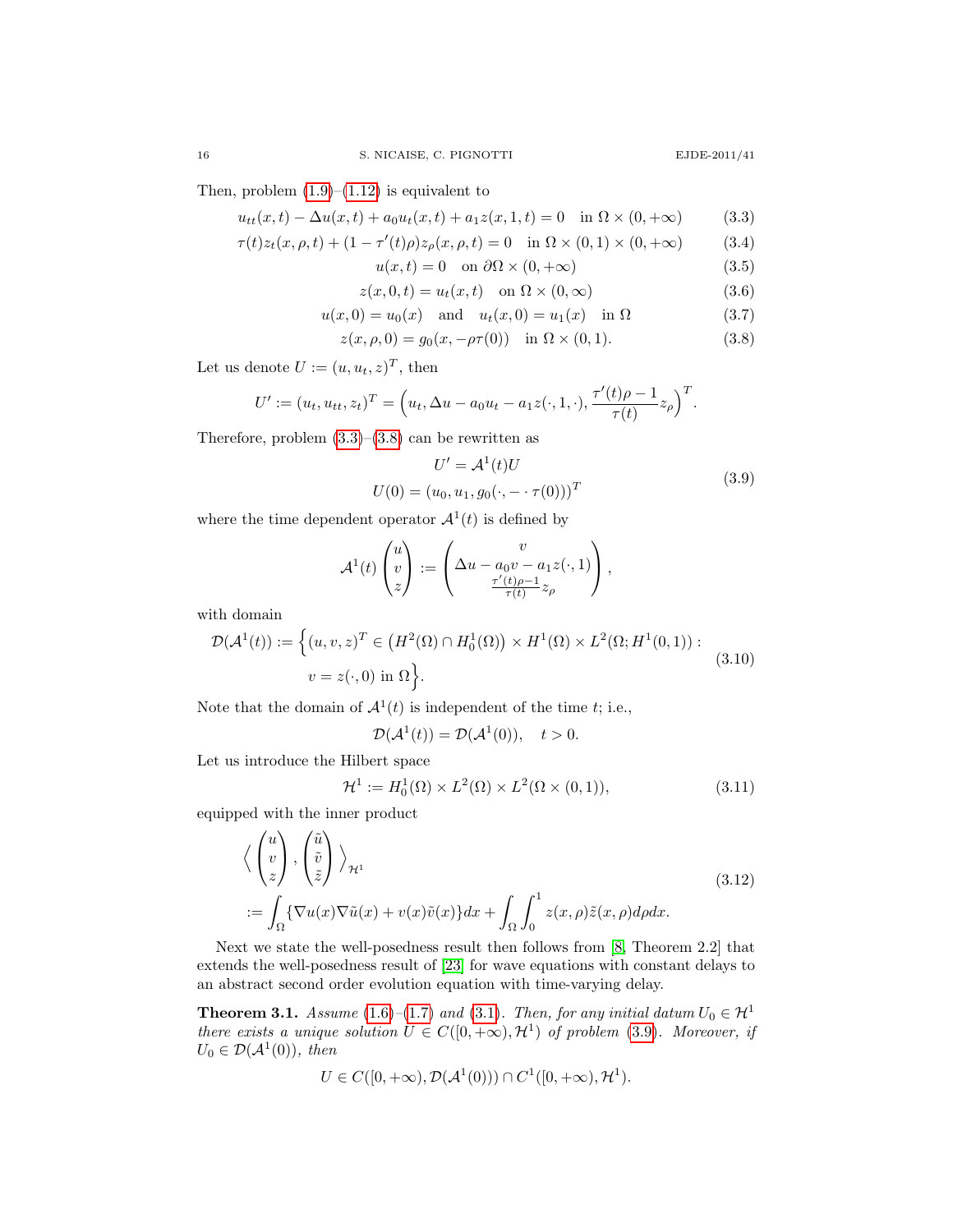Remark 3.2. In [\[25\]](#page-19-4) the authors considered a wave equation with boundary timevarying delay feedback without the assumption  $\tau(t) > \tau_0 > 0$  of non degeneracy of  $\tau$ , but in less general spaces. We expect that a well-posedness result holds also for problem [\(1.9\)](#page-1-1)–[\(1.12\)](#page-1-2) without this restriction on  $\tau$ . However, we preferred to consider non degenerate  $\tau$  in order to avoid technicalities.

3.2. Stability result. We will give an exponential stability result for problem  $(1.9)$ – $(1.12)$  under assumption  $(1.14)$ . We define the energy of system  $(1.9)$ – $(1.12)$ as

<span id="page-16-0"></span>
$$
E(t) := \frac{1}{2} \int_{\Omega} \{u_t^2 + |\nabla u|^2\} dx + \frac{\xi}{2} \int_{t-\tau(t)}^t \int_{\Omega} e^{\lambda(s-t)} u_t^2(x, s) dx ds, \tag{3.13}
$$

where  $\xi, \lambda$  are suitable positive constants. We will fix  $\xi$  such that

$$
2a_0 - \frac{a_1}{\sqrt{1-d}} - \xi > 0, \quad \xi - \frac{a_1}{\sqrt{1-d}} > 0,
$$
\n(3.14)

<span id="page-16-3"></span><span id="page-16-2"></span>
$$
\lambda < \frac{1}{\overline{\tau}} \left| \log \frac{|a_1|}{\xi \sqrt{1 - d}} \right| \tag{3.15}
$$

Note that assumption [\(1.14\)](#page-2-3) guarantees the existence of such a constant  $\xi$ . We have the following estimate.

**Proposition 3.3.** Assume  $(1.6)-(1.7)$  $(1.6)-(1.7)$  $(1.6)-(1.7)$  and  $(1.14)$ . Then, for any regular solution of problem  $(1.9)-(1.12)$  $(1.9)-(1.12)$  $(1.9)-(1.12)$  the energy decays and there exists a positive constant C such that

<span id="page-16-1"></span>
$$
E'(t) \le -C \int_{\Omega} \{u_t^2(x,t) + u_t^2(x,t-\tau(t))\} - C \int_{t-\tau(t)}^t \int_{\Omega} e^{\lambda(s-t)} u_t^2(x,s) dx ds. \tag{3.16}
$$

Proof. Differentiating [\(3.13\)](#page-16-0), we obtain

$$
E'(t) = \int_{\Omega} \{u_t u_{tt} + \nabla u \nabla u_t\} dx + \frac{\xi}{2} \int_{\Omega} u_t^2(x, t) dx
$$

$$
- \frac{\xi}{2} \int_{\Omega} e^{-\lambda \tau(t)} u_t^2(x, t - \tau(t)) (1 - \tau'(t)) dx
$$

$$
- \lambda \frac{\xi}{2} \int_{t - \tau(t)}^t \int_{\Omega} e^{-\lambda(t - s)} u_t^2(x, s) dx ds,
$$

and then, applying Green's formula,

$$
E'(t) = -a_0 \int_{\Omega} u_t^2(x, t) dx - \int_{\Omega} a_1 u_t(t) u_t(x, t - \tau(t)) dx
$$
  

$$
- \frac{\xi}{2} \int_{\Omega} e^{-\lambda \tau(t)} u_t^2(x, t - \tau(t)) (1 - \tau'(t)) dx + \frac{\xi}{2} \int_{\Omega} u_t^2(x, t) dx \qquad (3.17)
$$
  

$$
- \lambda \frac{\xi}{2} \int_{t - \tau(t)}^t \int_{\Omega} e^{-\lambda(t - s)} u_t^2(x, s) dx ds.
$$

Now, applying Cauchy-Schwarz's inequality and recalling the assumptions [\(1.6\)](#page-1-5) and  $(1.8)$ , we obtain

$$
E'(t) \le -a_0 \int_{\Omega} u_t^2(x,t)dx - a_1 \int_{\Omega} u_t(t)u_t(t - \tau(t))dx + \frac{\xi}{2} \int_{\Omega} u_t^2(x,t)dx
$$

$$
- \frac{\xi}{2}(1-d)e^{-\lambda \overline{\tau}} \int_{\Omega} u_t^2(x,t - \tau(t))dx - \lambda \frac{\xi}{2} \int_{t-\tau(t)}^t \int_{\Omega} e^{-\lambda(t-s)} u_t^2(x,s)dxds
$$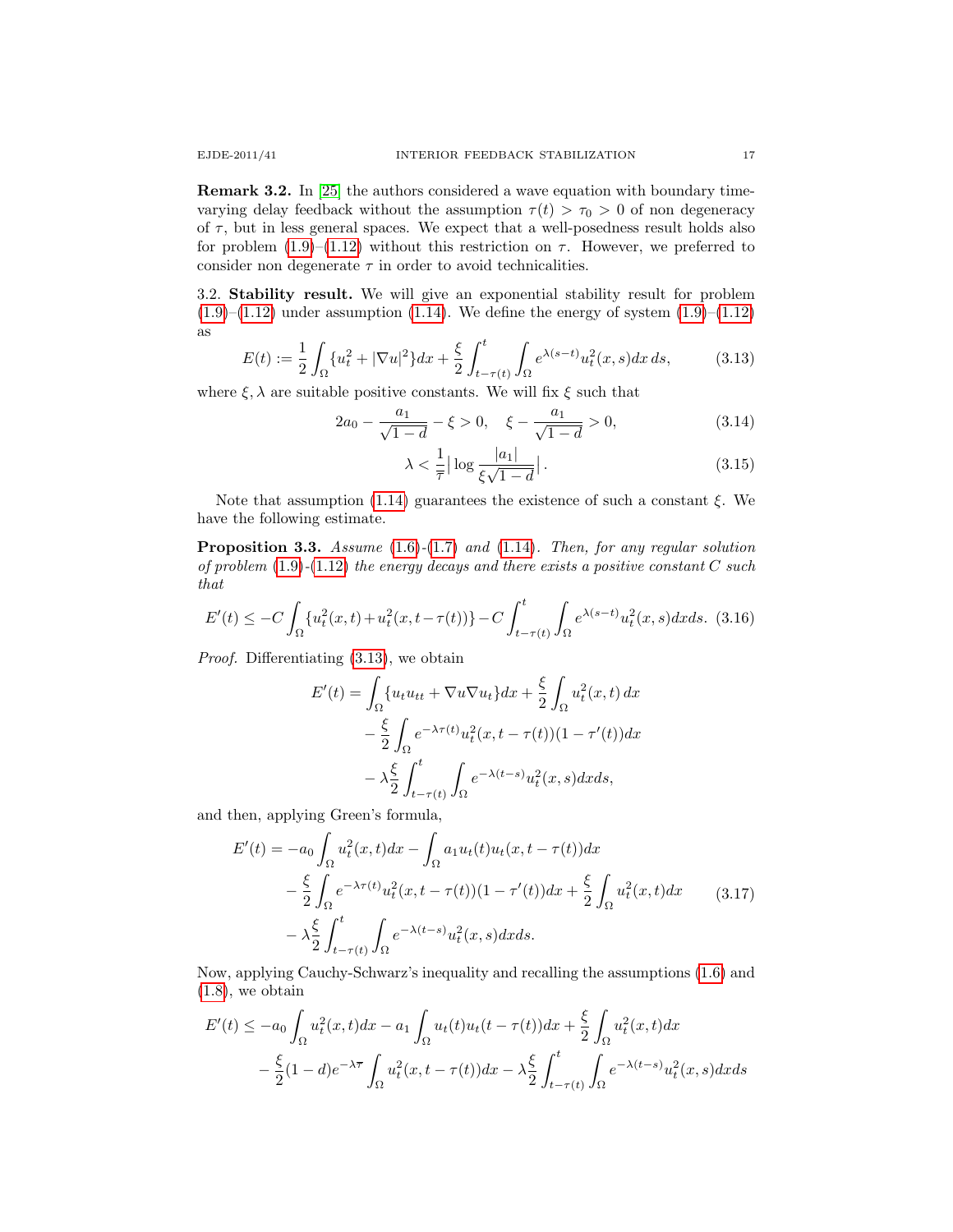$$
\leq -\left(a_0 - \frac{|a_1|}{2\sqrt{1-d}} - \frac{\xi}{2}\right) \int_{\Omega} u_t^2(x, t) dx
$$

$$
- \left(e^{-\lambda \overline{\tau}} \frac{\xi}{2} (1-d) - \frac{|a_1|}{2} \sqrt{1-d}\right) \int_{\Omega} u_t^2(x, t - \tau(t)) dx
$$

$$
- \lambda \frac{\xi}{2} \int_{t-\tau(t)}^t \int_{\Omega} e^{-\lambda(t-s)} u_t^2(x, s) dx ds
$$

from which easily follows  $(3.16)$  recalling  $(3.14)$  and  $(3.15)$ .

Now, let us introduce the Lyapunov functional

$$
\hat{E}(t) = E(t) + \gamma \int_{\Omega} u(x, t) u_t(x, t) dx,
$$
\n(3.18)

where  $\gamma$  is a suitable small positive constant.

|a1|

Note that, from Poincaré's Theorem, the functional  $\hat{E}$  is equivalent to the energy E, that is, for  $\gamma$  small enough, there exist two positive constant  $\beta_1, \beta_2$  such that

$$
\beta_1 \hat{E}(t) \le E(t) \le \beta_2 \hat{E}(t), \quad \forall t \ge 0.
$$
\n(3.19)

<span id="page-17-0"></span>**Lemma 3.4.** For any regular solution of problem  $(1.9)$ – $(1.12)$ ,

$$
\frac{d}{dt} \int_{\Omega} u(x,t)u_t(x,t) dx dt
$$
\n
$$
\leq C \int_{\Omega} [u_t^2(x,t) + u_t^2(x,t-\tau(t))] dx - \frac{1}{2} \int_{\Omega} |\nabla u(x,t)|^2 dx,
$$
\n(3.20)

for a suitable positive constants C.

Proof. Differentiating and integrating by parts

$$
\frac{d}{dt} \int_{\Omega} uu_t dx = \int_{\Omega} u_t^2(x, t) dx + \int_{\Omega} u(\Delta u - a_0 u_t(t) - a_1 u_t(t - \tau(t)) dx
$$

$$
= \int_{\Omega} u_t^2(x, t) dx - \int_{\Omega} |\nabla u(x, t)|^2 dx - \int_{\Omega} a_0 u(t) u_t(t) dx \qquad (3.21)
$$

$$
+ \int_{\Omega} a_1 u(t) u_t(t - \tau(t)) dx.
$$

We can conclude by using Young's inequality and Poincaré's Theorem.  $\Box$ 

Therefore, analogously to the case of boundary delay feedback, we can now obtain a uniform exponential decay estimate.

**Theorem 3.5.** Assume  $(1.6)$ – $(1.7)$  and  $(1.14)$ . Then there exist positive constants  $C_1, C_2$  such that for any solution of problem  $(1.9)$ - $(1.12)$ ,

$$
E(t) \le C_1 E(0) e^{-C_2 t}, \quad \forall t \ge 0.
$$
\n(3.22)

Remark 3.6. Using Lemma [3.4](#page-17-0) this stability result can be deduced with the help of Theorem 4.3 of [\[8\]](#page-18-19). The difference with [\[8\]](#page-18-19) relies on the choice of a simpler Lyapunov functional that renders the proof of the exponential decay more simple.

**Remark 3.7.** Note that in [\[23\]](#page-18-15) we have assumed that the coefficient  $a_1$  of the delay term is positive. But this assumption is not necessary. The results of [\[23\]](#page-18-15) are valid, with analogous proofs, also for  $a_1$  of arbitrary sign satisfying  $|a_1| < a_0$ .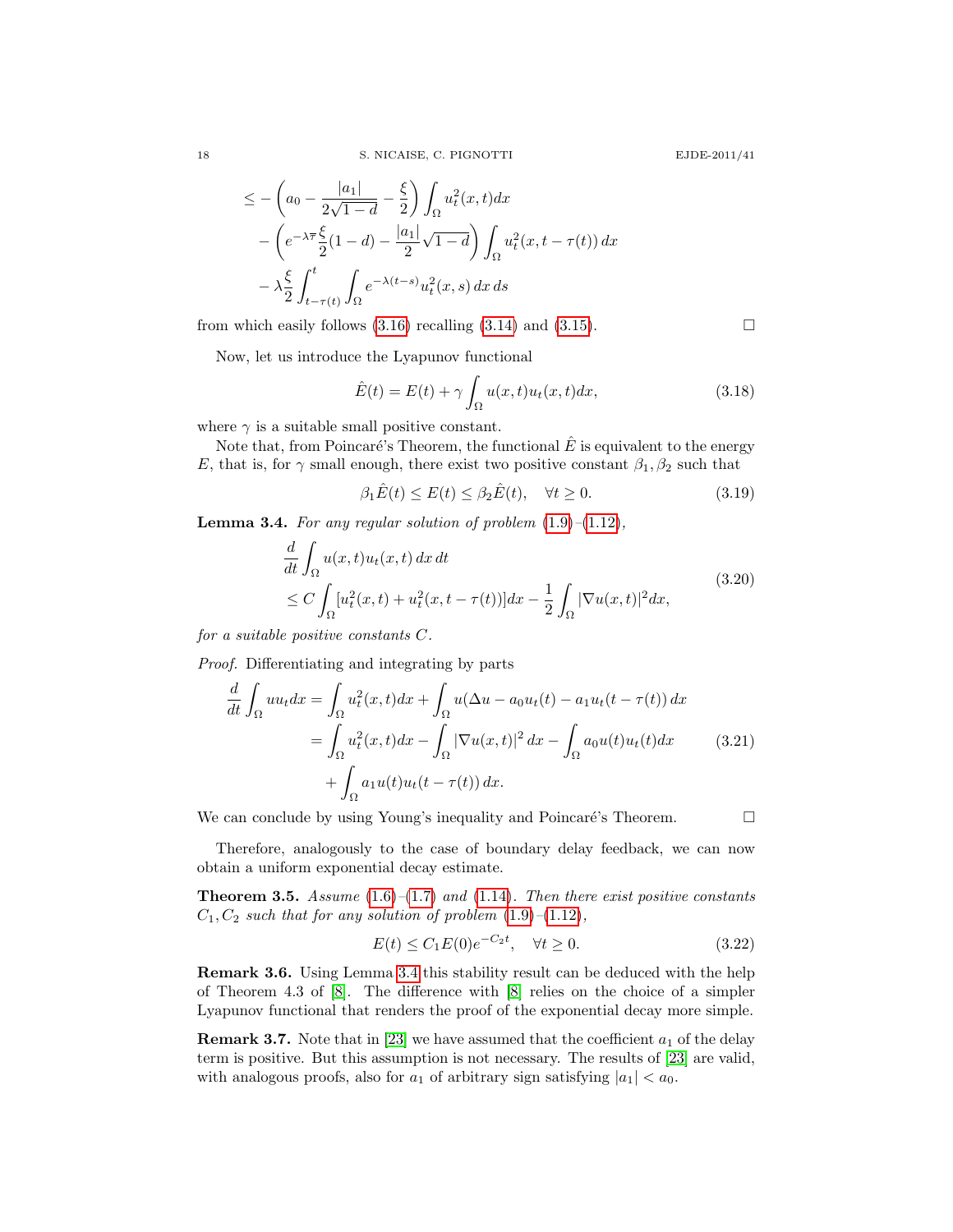Remark 3.8. Note that in the proof of the stability estimate we did not use the condition of non degeneracy of the delay  $\tau(t) \geq \tau_0 > 0$ . So, if u is a regular solution of problem  $(1.9)$ – $(1.12)$  the exponential stability result holds for u also in presence of a possibly degenerate  $\tau$ , (cf. Remark [3.2\)](#page-15-3). The same is true for solutions to problem  $(1.1)–(1.5)$  $(1.1)–(1.5)$ .

#### **REFERENCES**

- <span id="page-18-12"></span>[1] K. T. Andrews, K. L. Kuttler and M. Shillor. Second order evolution equations with dynamic boundary conditions. J. Math. Anal. Appl., 197(3):781–795, 1996.
- <span id="page-18-0"></span>[2] G. Chen. Control and stabilization for the wave equation in a bounded domain I-II. SIAM J. Control Optim., 17:66–81, 1979; 19:114–122, 1981.
- <span id="page-18-13"></span>[3] F. Conrad and Ö. Morgül. On the stabilization of a flexible beam with a tip mass.  $SIAM$  J. Control Optim., 36(6):1962–1986, 1998.
- <span id="page-18-18"></span>[4] R. Datko. Not all feedback stabilized hyperbolic systems are robust with respect to small time delays in their feedbacks. SIAM J. Control Optim., 26:697–713, 1988.
- <span id="page-18-11"></span>[5] R. Datko. Two questions concerning the boundary control of certain elastic systems. J. Differential Equations, 92:27–44, 1991.
- <span id="page-18-17"></span>[6] R. Datko, J. Lagnese and M. P. Polis. An example on the effect of time delays in boundary feedback stabilization of wave equations. SIAM J. Control Optim., 24:152–156, 1986.
- <span id="page-18-9"></span>[7] G. G. Doronin and N. A. Larkin. Global solvability for the quasilinear damped wave equation with nonlinear second-order boundary conditions. Nonlinear Anal., 50:1119-1134, 2002.
- <span id="page-18-19"></span>[8] E. Fridman, S. Nicaise and J. Valein. Stabilization of second order evolution equations with unbounded feedback with time-dependent delay. SIAM J. Control and Optim., 48:5028-5052, 2010.
- <span id="page-18-10"></span>[9] S. Gerbi and B. Said-Houari. Local existence and exponential growth for a semilinear damped wave equation with dynamic boundary conditions. Adv. Differential Equations, 13:1051-1074, 2008.
- <span id="page-18-20"></span>[10] P. Grisvard. Elliptic problems in nonsmooth domains, volume 21 of Monographs and Studies in Mathematics. Pitman, Boston-London-Melbourne, 1985.
- <span id="page-18-7"></span>[11] M. Grobbelaar-Van Dalsen. On fractional powers of a closed pair of operators and a damped wave equation with dynamic boundary conditions. Appl. Anal., 53:41–54, 1994.
- <span id="page-18-21"></span>[12] T. Kato. Nonlinear semigroups and evolution equations. J. Math. Soc. Japan, 19:508–520, 1967.
- <span id="page-18-22"></span>[13] T. Kato. Linear and quasilinear equations of evolution of hyperbolic type. C.I.M.E., II ciclo:125–191, 1976.
- <span id="page-18-4"></span>[14] V. Komornik. Rapid boundary stabilization of the wave equation. SIAM J. Control Optim., 29:197–208, 1991.
- <span id="page-18-6"></span>[15] V. Komornik. Exact controllability and stabilization, the multiplier method, volume 36 of RMA. Masson, Paris, 1994.
- <span id="page-18-5"></span>[16] V. Komornik and E. Zuazua. A direct method for the boundary stabilization of the wave equation. J. Math. Pures Appl., 69:33–54, 1990.
- <span id="page-18-2"></span>[17] J. Lagnese. Decay of solutions of the wave equation in a bounded region with boundary dissipation. J. Differential Equations, 50:163–182, 1983.
- <span id="page-18-1"></span>[18] J. Lagnese. Note on boundary stabilization of wave equations. SIAM J. Control and Optim., 26:1250–1256, 1988.
- <span id="page-18-3"></span>[19] I. Lasiecka and R. Triggiani. Uniform exponential decay in a bounded region with  $L_2(0, T; L_2(\Sigma))$ -feedback control in the Dirichlet boundary conditions. J. Differential Equations, 66:340–390, 1987.
- <span id="page-18-16"></span>[20] I. Lasiecka, R. Triggiani and P. F. Yao. Inverse/observability estimates for second-order hyperbolic equations with variable coefficients. J. Math. Anal. Appl., 235:13–57, 1999.
- <span id="page-18-14"></span>[21] W. Littman and L. Markus. Stabilization of a hybrid system of elasticity by feedback boundary damping. Ann. Mat. Pura Appl. (4), 152:281–330, 1988.
- <span id="page-18-8"></span>[22]  $\ddot{\text{O}}$ . Mörgul. On the stabilization and stability robustness against small delays of some damped wave equations. IEEE Trans. Automat. Control., 40:1626-1630, 1995.
- <span id="page-18-15"></span>[23] S. Nicaise and C. Pignotti. Stability and instability results of the wave equation with a delay term in the boundary or internal feedback. SIAM J. Control and Optim., 45:1561–1585, 2006.